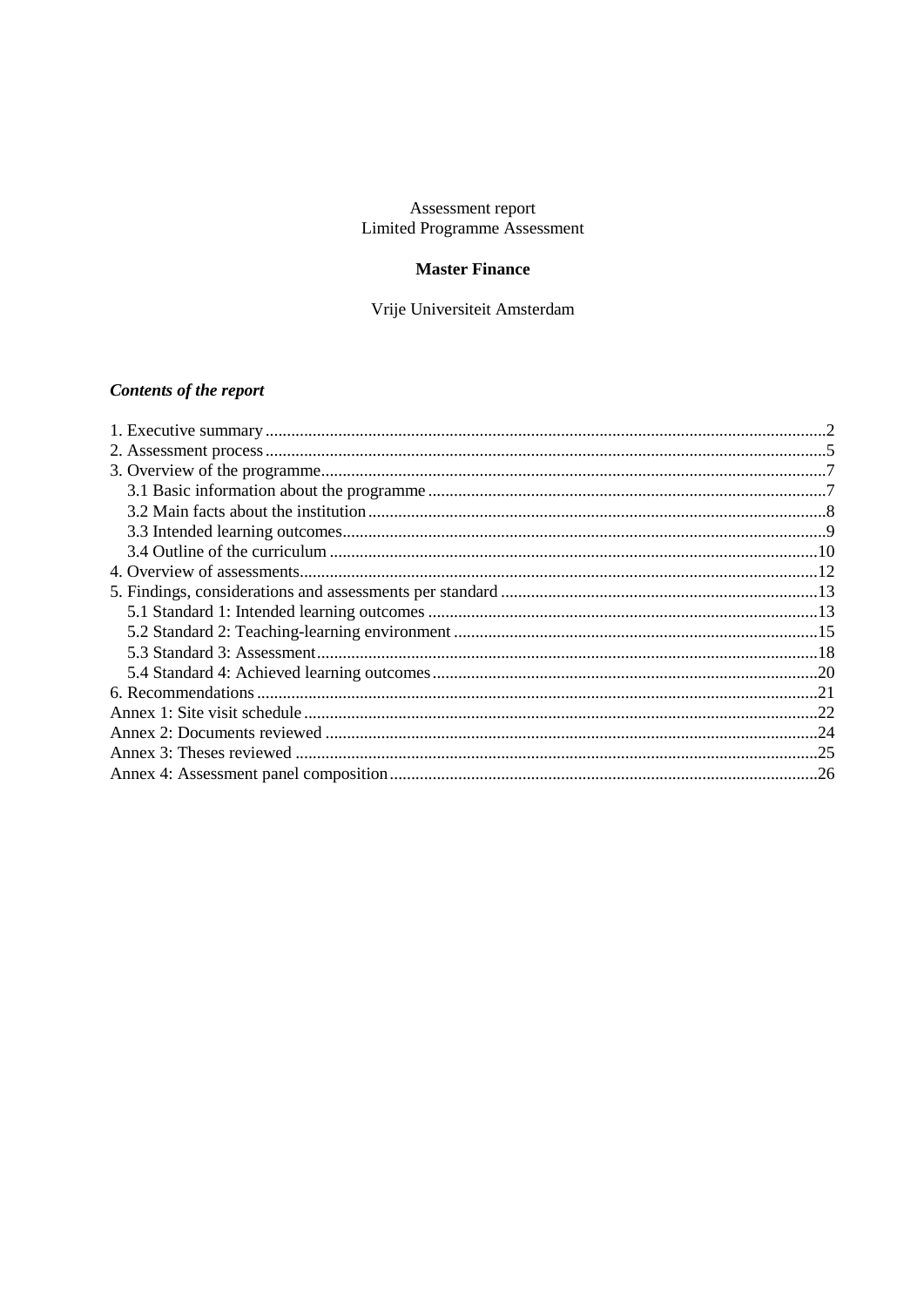# <span id="page-1-0"></span>**1. Executive summary**

In this executive summary, the panel presents the main considerations which have led to the assessment of the quality of the programme Master Finance of Vrije Universiteit Amsterdam, which has been assessed according to the NVAO Assessment Framework.

The panel observed programme management has taken up the recommendations made in the previous assessment in 2010. Programme management, among others, organised the teaching-learning line on research methodology, specified admission requirements in greater detail and improved the information to the students.

The panel is positive about the Faculty's objectives to educate students not only in academic and professional knowledge and skills but also to train them to become responsibly thinking and acting professionals or academics. The latter is a distinct and valuable characteristic of the Vrije Universiteit economics programmes.

The panel approves of the broadness and the depth of the programme objectives, allowing students to gain finance knowledge and in a broad sense and, at the same time, to specialise in one of the subdomains of finance. Students are introduced to academic knowledge and research in this field, are educated to address problems in the professional practice, applying academic concepts, and are trained academic and professionals skills to be able to implement ideas and solutions.

The programme intended learning outcomes meet the objectives, exhibiting, among others, disciplinary knowledge of finance, including the subdomains of corporate finance, investments and asset pricing and institutional finance. They include also analytical skills, research skills, quantitative knowledge and skills and societal awareness and an attitude of responsibility. The learning outcomes apply to the regular programme (60 EC) as well as to the Duisenberg Honours Programme in Quantitative Risk Management (84 EC), the latter being the extended, quantitative track of this programme. In addition, they are consistent with the domain-specific reference framework, which has been drafted by this Faculty and the economics programmes of Erasmus University Rotterdam and Wageningen University and correspond to master level requirements.

Programme management conducted a sound comparison to other master in finance programmes in the Netherlands and abroad. From this comparison, the similarities between programmes in the Netherlands and the United Kingdom and this programme are evident.

The panel supports the policies of programme management to align the programme with trends in the professional field.

The admission requirements and processes for the regular programme and for the Duisenberg Honours Programme are sound, taking the challenging nature of the latter programme into account. The panel approves of the pre-master programme, which has been put in place for students with deficiencies.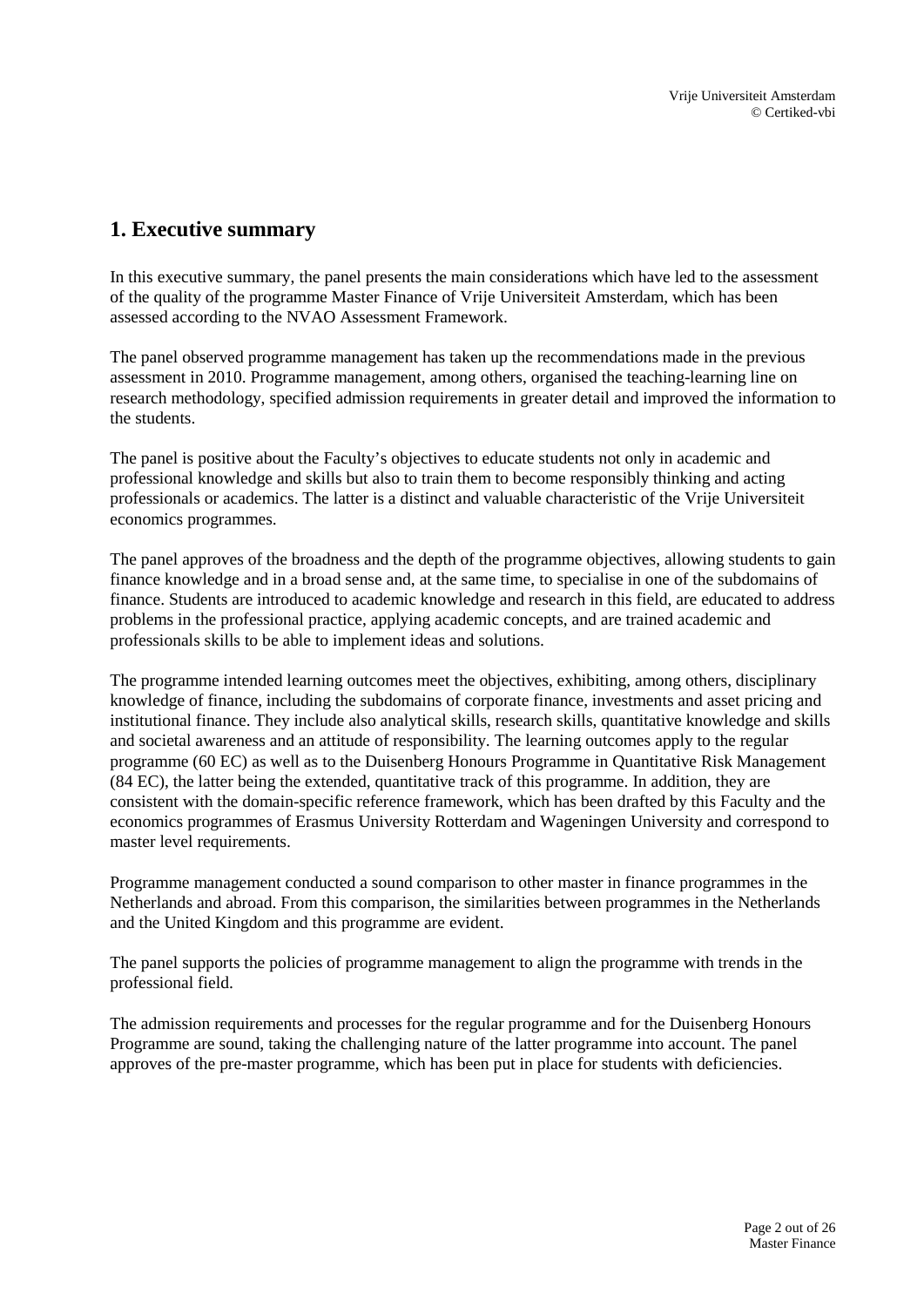The curriculum reflects all of the intended learning outcomes of the programme adequately and evenly. The panel regards the curriculum to be very well designed, being a very appropriate mix of core courses and elective courses. The panel is especially positive about the academic level of the programme, as exemplified, among others, by the articles from high-ranking journals to be studied. The panel approves of the academic and professional skills, which students acquire. The panel noted corresponding views on the principles governing the curriculum among the Faculty Board, programme management, lecturers and students and regards this to be effective for the quality of the programme.

The panel is satisfied about the educational principles and the study methods of the programme, as these are conducive to the students' learning processes. The number of contact hours is adequate. The policies regarding the introduction and deployment of new and innovative study methods are satisfactory.

Programme management monitors the study pace of the students appropriately. The study success rates of the programme are very good.

The panel approves of the lecturers deployment and evaluation procedures, as these procedures ensure qualified lecturers to teach in the programme. The panel regards the lecturers to be very good researchers, working in the forefront of their field of expertise. In addition, the panel is especially positive about the educational capabilities of the lecturers, and their interaction with the students, which may be regarded as intensive and effective.

The examination and assessment rules and regulations of the programme are sound. They conform to the Vrije Universiteit and Faculty of Economics and Business Administration policy statements and address subjects which are relevant for assuring the examinations and assessments quality. These rules and regulations include, among others, measures to assure the examinations' validity, the reliability of assessments and the competencies and expertise of examiners.

The panel approves of the examination methods, programme management has selected, these methods being in line with the course contents to be assessed. The diversity of examination methods in courses and across courses allows for the assessment of both knowledge and skills, relevant to the programme.

Programme management drafted a comprehensive thesis manual, in which the organisation and the timeline of the thesis writing process have been explained clearly. The supervision and assessment of the thesis are well organised. The assessment of the theses is a reliable process, as at least two examiners are involved and sound assessment forms are used. The panel welcomes the transition process from assessment forms to scoring models or rubrics, as these may raise the quality of the assessments further.

The panel ascertained the Examination Board to have the responsibilities and to work along the lines, as intended by Dutch applicable law. The Board monitors the examination and assessment processes and inspects examinations. The panel recommends to step up these inspections and to include theses in the quality assurance checks, as is intended by the Examination Board.

The panel regards the examinations of the courses to be of adequate quality and of an appropriate level, meeting the courses' learning goals, to be challenging and to address up-to-date subjects.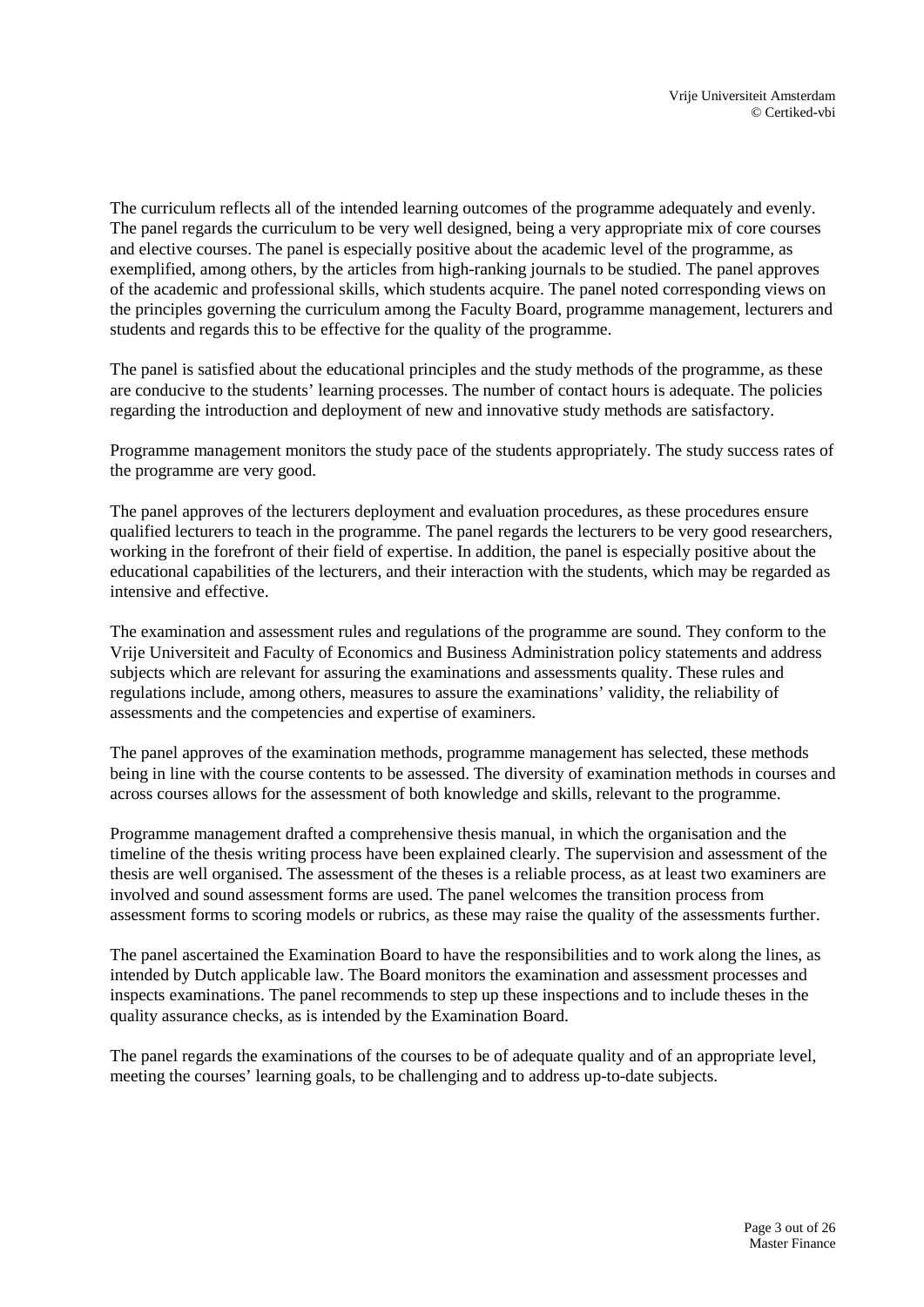The panel studied four theses of students in the programme. These theses ranged from satisfactory to very good. Not one of the theses is considered by the panel to be unsatisfactory. The panel agrees with the grades of the theses, as given by the examiners. The panel recommends to give more attention in the theses to adequately reviewing the scientific literature, related to the topic.

The panel welcomes the initiatives by programme management to inform students about their career perspectives. The panel is positive about the positions the graduates obtained.

The panel assesses the programme Master Finance of Vrije Universiteit Amsterdam to be satisfactory and recommends NVAO to grant re-accreditation to this programme.

Rotterdam, 6 March 2017

Panel chair Secretary Prof. dr. T.J. Wansbeek drs. W. Vercouteren RC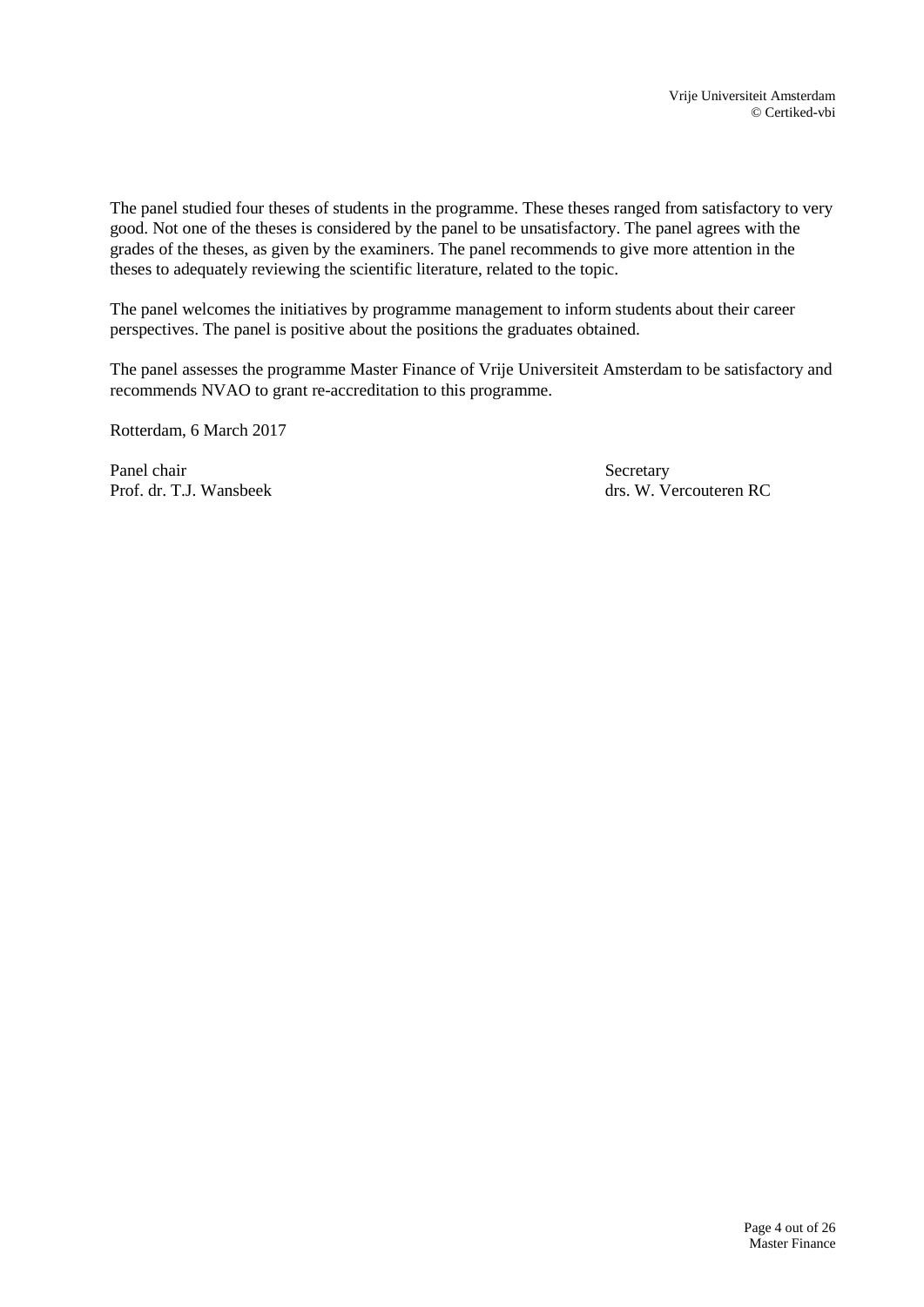## <span id="page-4-0"></span>**2. Assessment process**

Certiked VBI received a request to conduct a limited programme assessment for the re-accreditation of the academic degree programme Master Finance. This request was submitted by Vrije Universiteit Amsterdam.

Certiked requested the approval by NVAO of the proposed panel of experts to conduct this assessment. NVAO have given their approval. The panel composition was as follows (for more detailed information please refer to Annex 4: Assessment panel composition):

- Prof. dr. T.J. Wansbeek, Emeritus Professor of Statistics and Econometrics, University of Groningen (panel chair);
- Prof. dr. J. Hartog, Emeritus Professor of Microeconomics with visiting scholar position, University of Amsterdam (panel member);
- **Prof. dr. R. Kabir, Professor and Chair of Corporate Finance and Risk Management, University of** Twente (panel member);
- S.M. van den Hoek, student Bachelor programme Tax Economics, University of Amsterdam (student member).

On behalf of Certiked, drs. W. Vercouteren RC was responsible for the process coordination and for drafting the panel's report. All panel members and the secretary signed a statement of independence and confidentiality.

The panel conducted this assessment on the basis of the NVAO Assessment Framework of 19 December 2014 (Staatscourant nr. 36791). Regarding the selection of the theses, the panel proceeded in line with the NVAO Guidelines for the assessment of final projects during external assessments of 18 February 2015. On 19 September 2016, NVAO determined the number of theses to be studied by the panel in this particular case.

The following procedure was adopted. The panel members of the panel studied the documents presented beforehand by programme management, including a number of theses (please refer to Annex 2 and 3: Documents reviewed and Theses reviewed).

Before the date of the site visit, the panel chair and the panel secretary met to discuss the assessment procedures. On 9 and 10 November 2016, the panel had meetings to discuss the preliminary findings concerning the quality of the programme. Beforehand, the panel members had sent a number of questions to be put to the programme representatives during the site visit.

During the meeting on 9 and 10 November 2016, the findings of the panel members, including those concerning the theses, were discussed. On the basis of the input of the panel, the secretary summarised the questions, which served as a starting point for the discussions with the programme representatives during the site visit.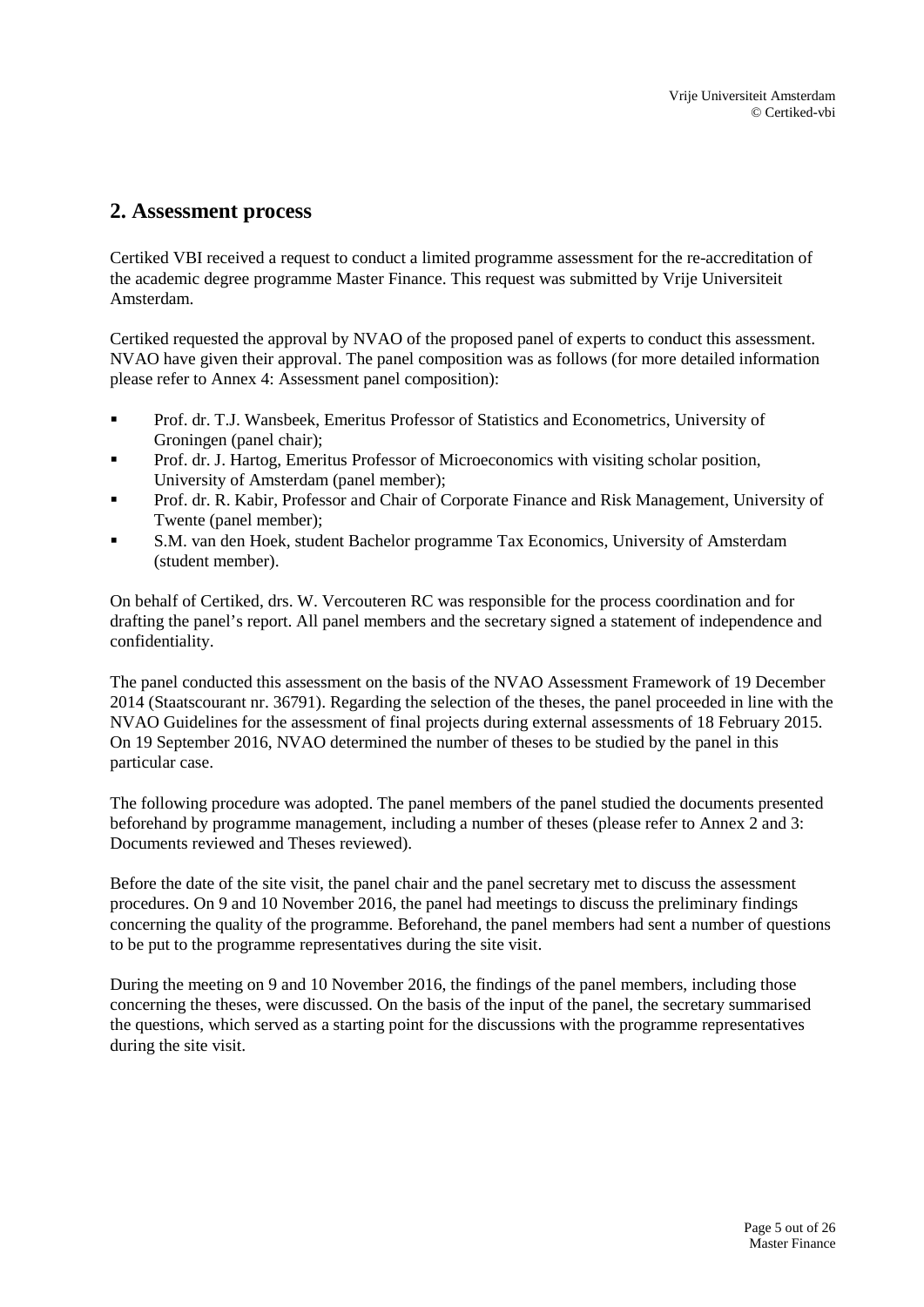On 10 November 2016 and 11 November 2016, the panel conducted the site visit on the Vrije Universiteit Amsterdam campus. The site visit was conducted in accordance with the schedule drawn up beforehand (please refer to Annex 1: Site visit schedule). Prior to the site visit, programme management communicated the open office hours to the students in the programme and the staff. No one called on the panel.

A draft version of this report was finalised by the secretary, having taken into account the information presented as well as the findings and considerations of the panel. The panel members studied the draft report and made a number of changes. Thereupon, the secretary drew up the final report. This report was presented to programme management to be corrected for factual inaccuracies. After having been corrected for these factual inaccuracies, the report was sent to the institution's Board to accompany their request for re-accreditation.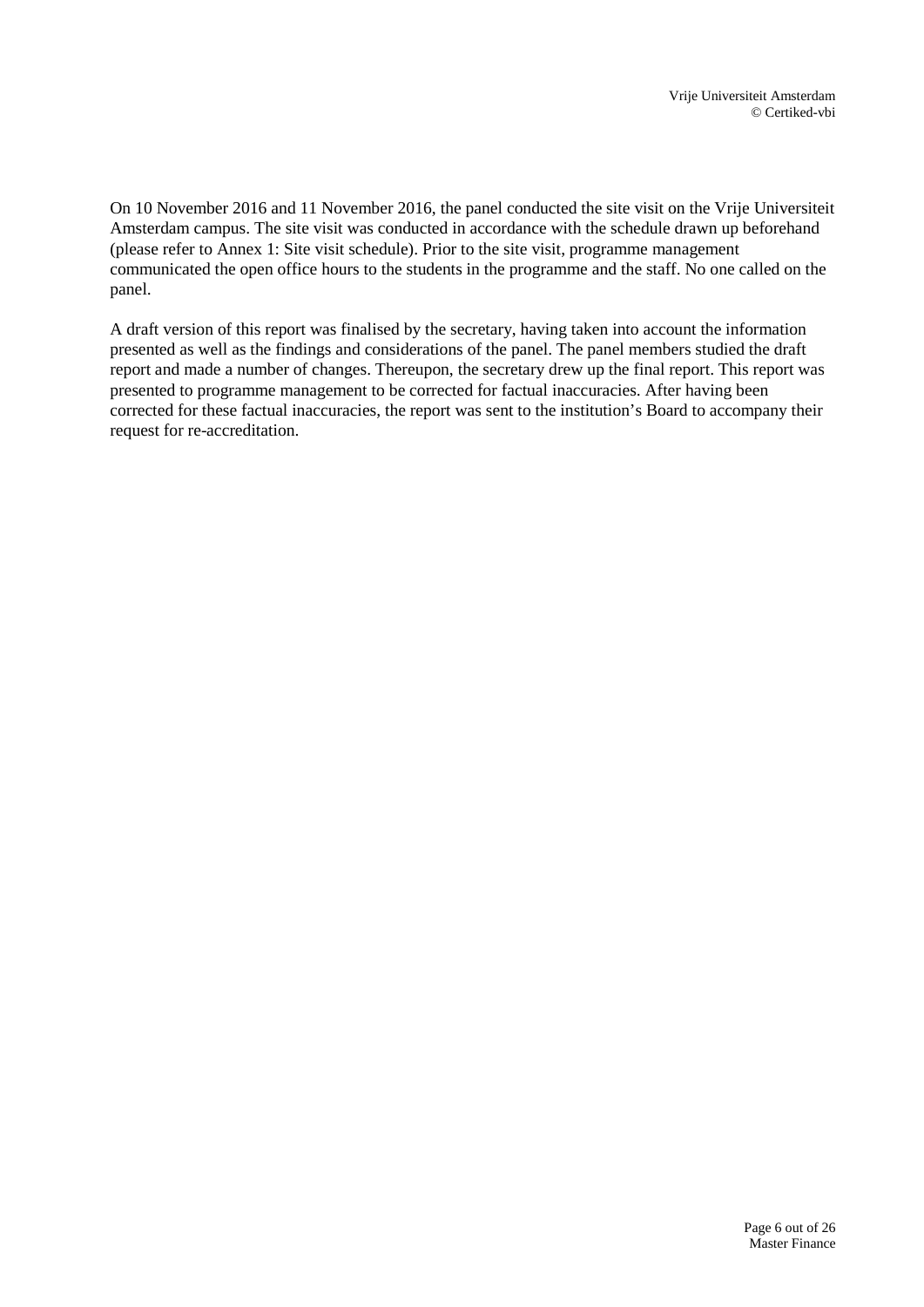## <span id="page-6-0"></span>**3. Overview of the programme**

## <span id="page-6-1"></span>**3.1 Basic information about the programme**

*Administrative information about the programme:*

| Name programme in CROHO: Master Finance       |                                      |
|-----------------------------------------------|--------------------------------------|
| Orientation, level programme: Academic Master |                                      |
| Grade:                                        | <b>MSc</b>                           |
| Number of credits:                            | 60.0 EC                              |
| Specialisations:                              | NA.                                  |
| Location:                                     | Amsterdam                            |
| Mode of study:                                | Full-time (English-taught programme) |
| Registration in CROHO:                        | 60046                                |

*Administrative information about the institution:*

| Name of institution:                      | Vrije Universiteit Amsterdam |
|-------------------------------------------|------------------------------|
| Status of institution:                    | Government-funded university |
| Institution's quality assurance: Approved |                              |

### *Quantitative data about the programme*

Percentage of students who completed the programme in two years (n+1)

| $\overline{\phantom{0}}$                             | റവ                      | 2012             | 2011 |
|------------------------------------------------------|-------------------------|------------------|------|
| ohor                                                 | 2011                    | $\omega$         | 201  |
| r<br>students<br>$\sim$ $\sim$ $\sim$<br>Λt<br>11 L. | $\%$<br>. .<br><b>I</b> | o٠<br>$\%$<br>o∠ | 87 % |

### Lecturers' qualifications

| .<br>ıcatıon<br>hıя                                                                                                                                                                                                                                                                                       | <b>MSc</b>                                                                                       | PhD   | BKO*        |  |
|-----------------------------------------------------------------------------------------------------------------------------------------------------------------------------------------------------------------------------------------------------------------------------------------------------------|--------------------------------------------------------------------------------------------------|-------|-------------|--|
| lecturers<br>taoe<br>∩1<br>Per                                                                                                                                                                                                                                                                            | 100 <sub>1</sub><br>$\%$                                                                         | 100 % | $5\%$<br>′+ |  |
| the contract of the contract of the contract of the contract of the contract of<br>the contract of the contract of the contract of the contract of<br>the control of the control of<br>the contract of the contract of<br>the contract of the contract of the contract of the contract of the contract of | the contract of the contract of the contract of the contract of<br>the control of the control of |       |             |  |

\*BKO means having obtained Dutch University Teaching Qualification.

Student-to-staff ratio

The student-to-staff ratio is  $43:1$  (study year  $2015 - 2016$ )

Contact hours

In regular periods, the contact hours are 12 hours per week. In period 3, contact hours are 3 hours per week. In periods 5 and 6, students are supervised individually, while preparing and completing the master thesis.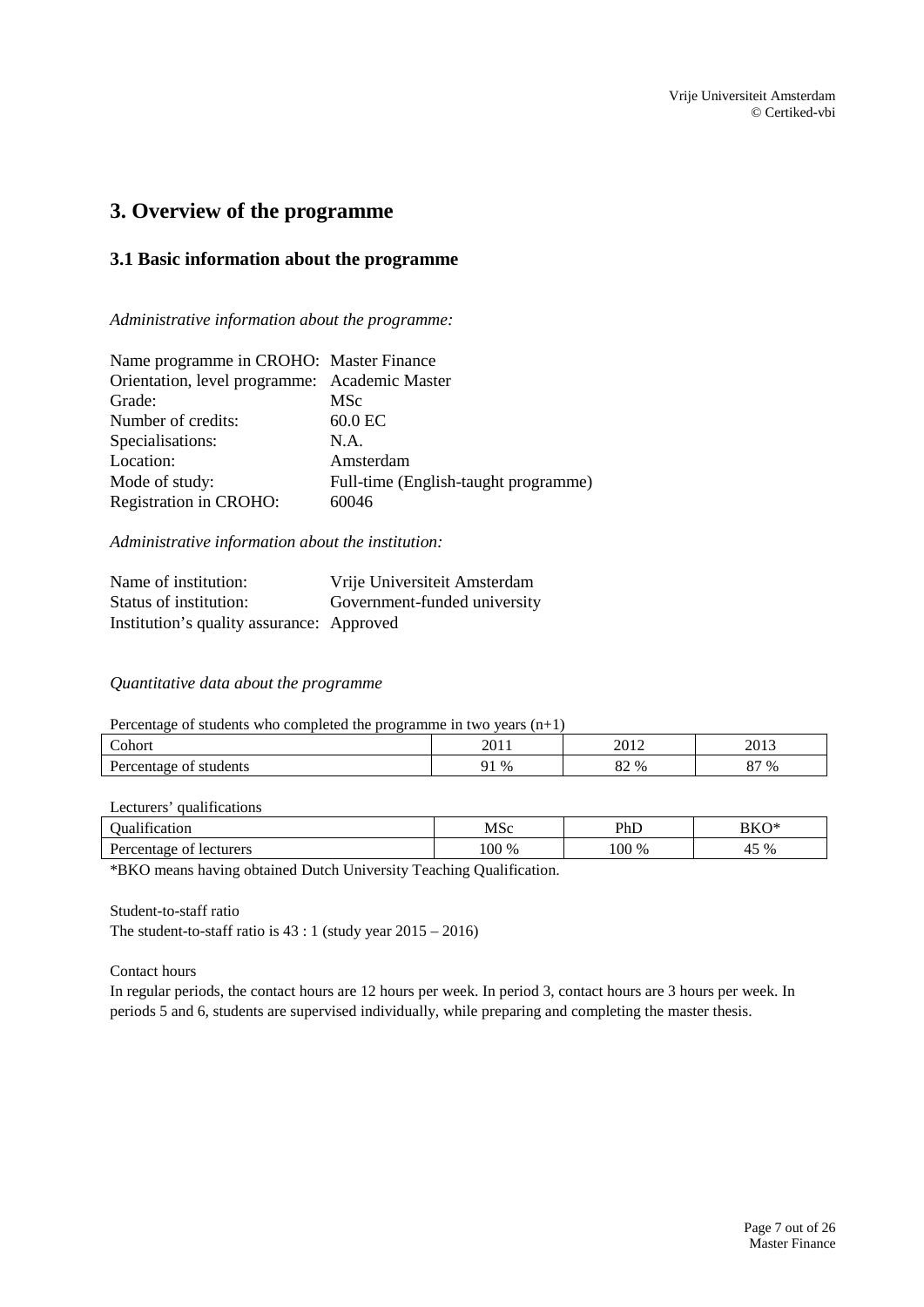### <span id="page-7-0"></span>**3.2 Main facts about the institution**

The degree programme Master Finance is a programme of the Faculty of Economics and Business Administration of Vrije Universiteit Amsterdam.

Vrije Universiteit Amsterdam (VU) was founded in 1880. According to the website, the university aspires to be an open organisation, strongly linked to people and society. For the University, what matters is not just the acquisition of a greater depth of knowledge, but also the pursuit of a wider scope. VU expects students, researchers, PhD candidates and employees to look beyond their own interests and their own field.

The aim of Vrije Universiteit Amsterdam is to offer academic research and education at a high level of ambition, and to encourage free and open ideas and communication. In its own words, VU stands for universal university values such as academic freedom and independence. The basic philosophy of the university is expressed in three core values: responsibility, openness and personal engagement.

The Faculties of Vrije Universiteit Amsterdam are the Faculties of Dentistry, Earth and Life Sciences, Economics and Business Administration, Behavioural and Movement Sciences, Humanities, Law, Medicine, Sciences, Social Sciences and Theology. Nearly 25,000 students are enrolled in the programmes of the university. About 10,000 staff is employed by the university and by the affiliated VU Medical Center.

The Faculty of Economics and Business Administration offers four bachelor programmes, seven master programmes and 17 postgraduate programmes. Approximately 4,000 bachelor and master students and about 1,700 postgraduate students study at the Faculty and over 500 academic and non-academic staff are employed by the Faculty. The Faculty of Economics and Business Administration is the largest faculty of Vrije Universiteit Amsterdam.

In 2012, the Faculty of Economics and Business Administration started the process of reorganising all of the bachelor and master programmes, beginning with the bachelor programmes. The objectives of this process were to raise the quality of the programmes. Measures which have been taken, are more strict selection of incoming students, raising the education capabilities of the lecturers, restating the intended learning outcomes of the programmes and redesigning the curricula. In 2014, the Faculty offered these reorganised bachelor programmes for the first time.

At the time of this assessment process, the first two years of the bachelor programmes had been renewed, whereas the third and last year still was traditionally organised. The master programmes had not yet been renewed but will, in the coming years, starting in 2017, follow the bachelor programmes. The panel has taken this process of transition into account, when assessing this and the other programmes of the Faculty.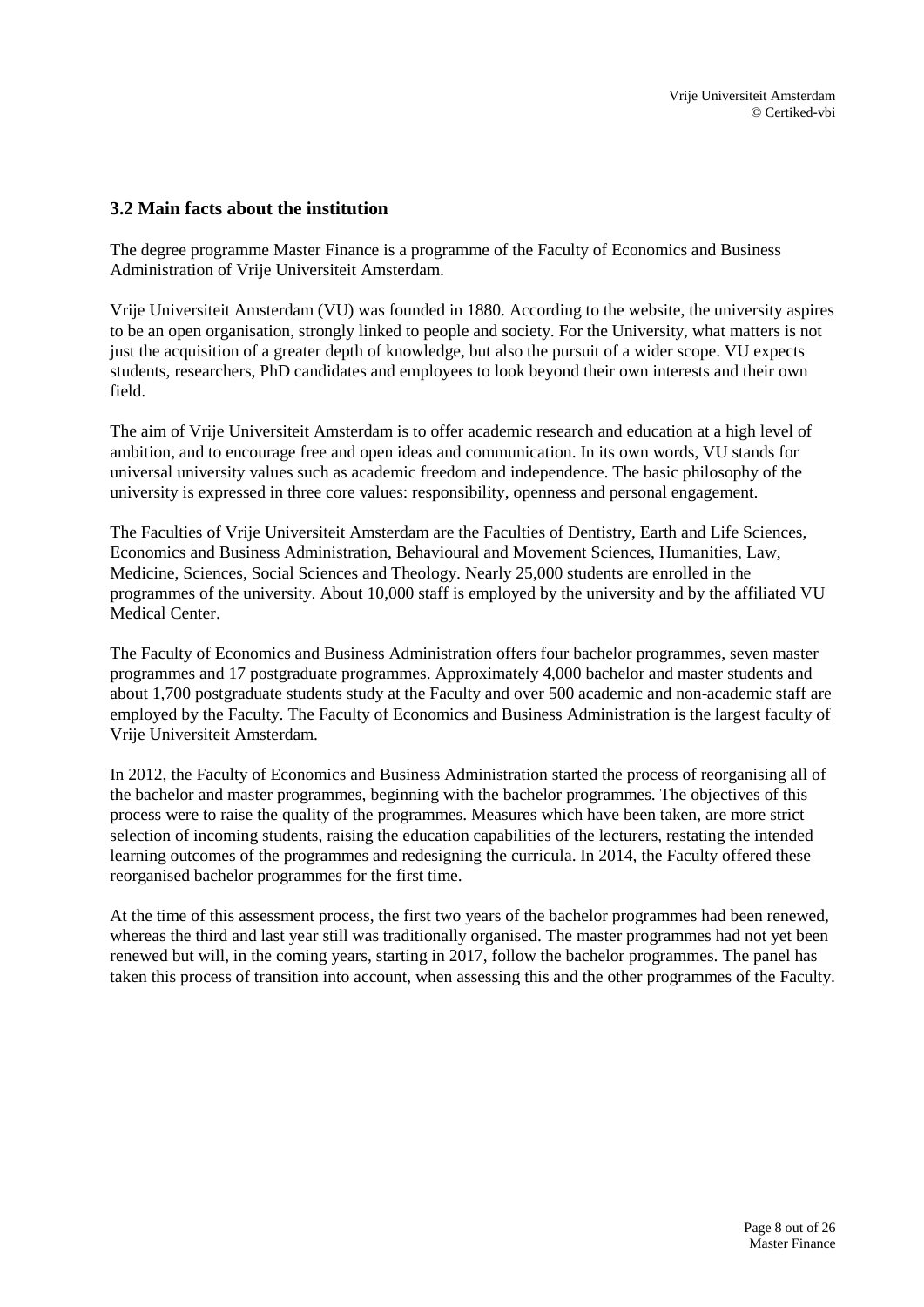## <span id="page-8-0"></span>**3.3 Intended learning outcomes**

The intended learning outcomes of the programme are as follows.

Disciplinary knowledge:

- Students know the main defining principles, methodological cornerstones, and tools in modern corporate finance and possess applicable knowledge to analyse complex questions in this area.
- Students know the main defining principles, methodological cornerstones, and tools in modern investments/asset pricing and possess applicable knowledge to analyse complex questions in this area.
- Students know the main defining principles, methodological cornerstones, and tools in modern institutional finance and possess applicable knowledge to analyse complex questions in this area.
- Analytical thinking:
	- Students are able to search, identify, read and understand important contributions to the literature in the area of finance and critically assess the (de)merits of these contributions as well as the limitations of the conclusions and/or framework laid out in the contribution.
	- Students are able to abstract complex realistic problems in finance to their core, formulate the appropriate corresponding research question, and create their own frame of analysis to address the research question. Where appropriate, they are able to build bridges to other subfields in or outside finance to answer this research question.
- Quantitative skills: Students possess the quantitative analysis skills to answer complex research questions in the area of finance and financial decision making. They are able to select the appropriate quantitative techniques for analysis, manipulate large data sets, efficiently use statistical software to perform the analysis, critically interpret the results and adjust methodology in those cases where initial assumptions appear to be violated.
- Professional skills: Students possess the relevant professional skills to be successful academic professionals. In particular:
	- Students have the skill to be professionally independent: they have the ability to work and plan effectively, both individually and in teams. Students can identify the areas in which they need to develop and implement a strategy for self-development. They are able to communicate effectively and in a balance way to a variety of audiences (professionals, nonexperts).
	- Students possess the skills to identify new relevant questions in the area of finance. They are able to put these questions into societal context and reflect on their own responsibility, as well as that of organizations they may work for.
	- Students have the ability to self-reflect, to critically assess their own (and others) output and performance, and to improve upon this were needed. Their critical reflection allows them to formulate issues and/or research questions that lie beyond (or after) the research question at hand and thus contribute to further knowledge creation.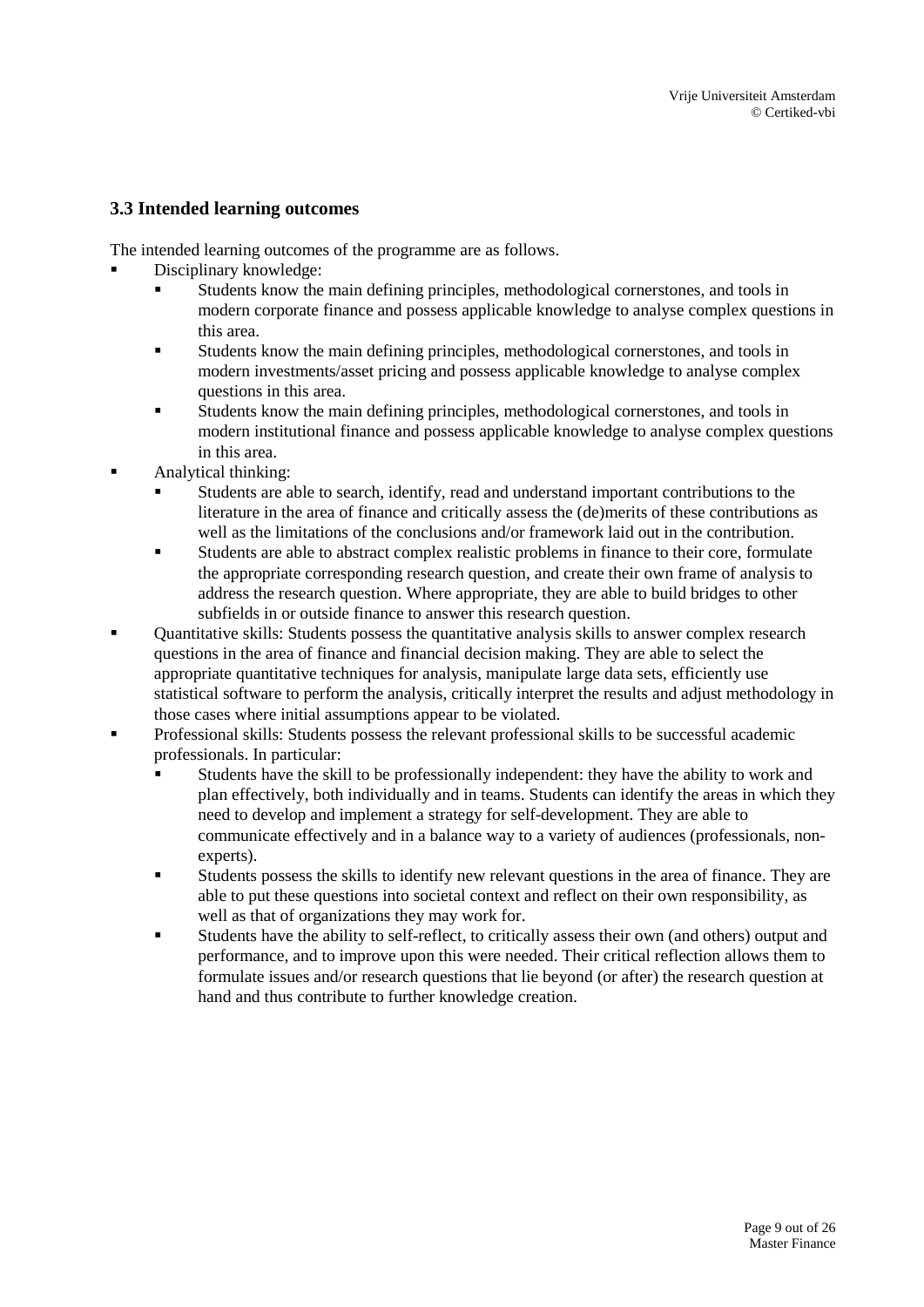## <span id="page-9-0"></span>**3.4 Outline of the curriculum**

In the table below, the programme curricula are presented. There are two, partly overlapping curricula, one being for the regular programme (60.0 EC) and one being for the Duisenberg Honours Programme in Quantitative Risk Management (84.0).

Regular programme curriculum

| Courses                                        | Credits   |
|------------------------------------------------|-----------|
|                                                |           |
| <b>Advanced Corporate Finance</b>              | $6.0$ EC  |
| <b>Asset Pricing</b>                           | $6.0$ EC  |
| <b>Empirical Finance</b>                       | $6.0$ EC  |
| Corporate Valuation for Finance*               | $6.0$ EC  |
| Derivatives*                                   | 6.0 EC    |
| <b>Research Project Finance</b>                | $6.0$ EC  |
| <b>Financial Markets and Institutions</b>      | $6.0$ EC  |
| Bank Management*                               | 6.0 EC    |
| Behavioural Corporate Finance*                 | $6.0$ EC  |
| Institutional Investments and ALM for Finance* | $6.0$ EC  |
| Quantitative Financial Risk Management*        | $6.0$ EC  |
| Real Estate Management*                        | $6.0$ EC  |
| Thesis                                         | 18.0 EC   |
|                                                |           |
| Total credits regular programme                | $60.0$ EC |

\*These courses are electives, offered in distinct periods in the curriculum. Students are to take at least two electives, constituting 12.0 EC.

Duisenberg Honours Programme in Quantitative Risk Management curriculum

| Courses                                              | Credits  |
|------------------------------------------------------|----------|
|                                                      |          |
| <b>Asset Pricing</b>                                 | $6.0$ EC |
| <b>Econometrics for Quantitative Risk Management</b> | $6.0$ EC |
| <b>Stochastic Processes for Finance</b>              | $6.0$ EC |
| Evolutionary Computing*                              | $6.0$ EC |
| <b>Advanced Corporate Finance*</b>                   | $6.0$ EC |
| Derivatives                                          | $6.0$ EC |
| Corporate Valuation for Finance*                     | $6.0$ EC |
| Bank Management*                                     | $6.0$ EC |
| <b>Research Project Finance</b>                      | $6.0$ EC |
| Ethics                                               | 3.0 EC   |
| <b>Financial Sector Regulation</b>                   | $6.0$ EC |
| Institutional Investments and ALM for Finance        | $6.0$ EC |
| Behavioural Corporate Finance*                       | $6.0$ EC |
| Time Series Econometrics*                            | $6.0$ EC |
| Simulation and Stochastic Systems*                   | $6.0$ EC |
| Bank Management*                                     | $6.0$ EC |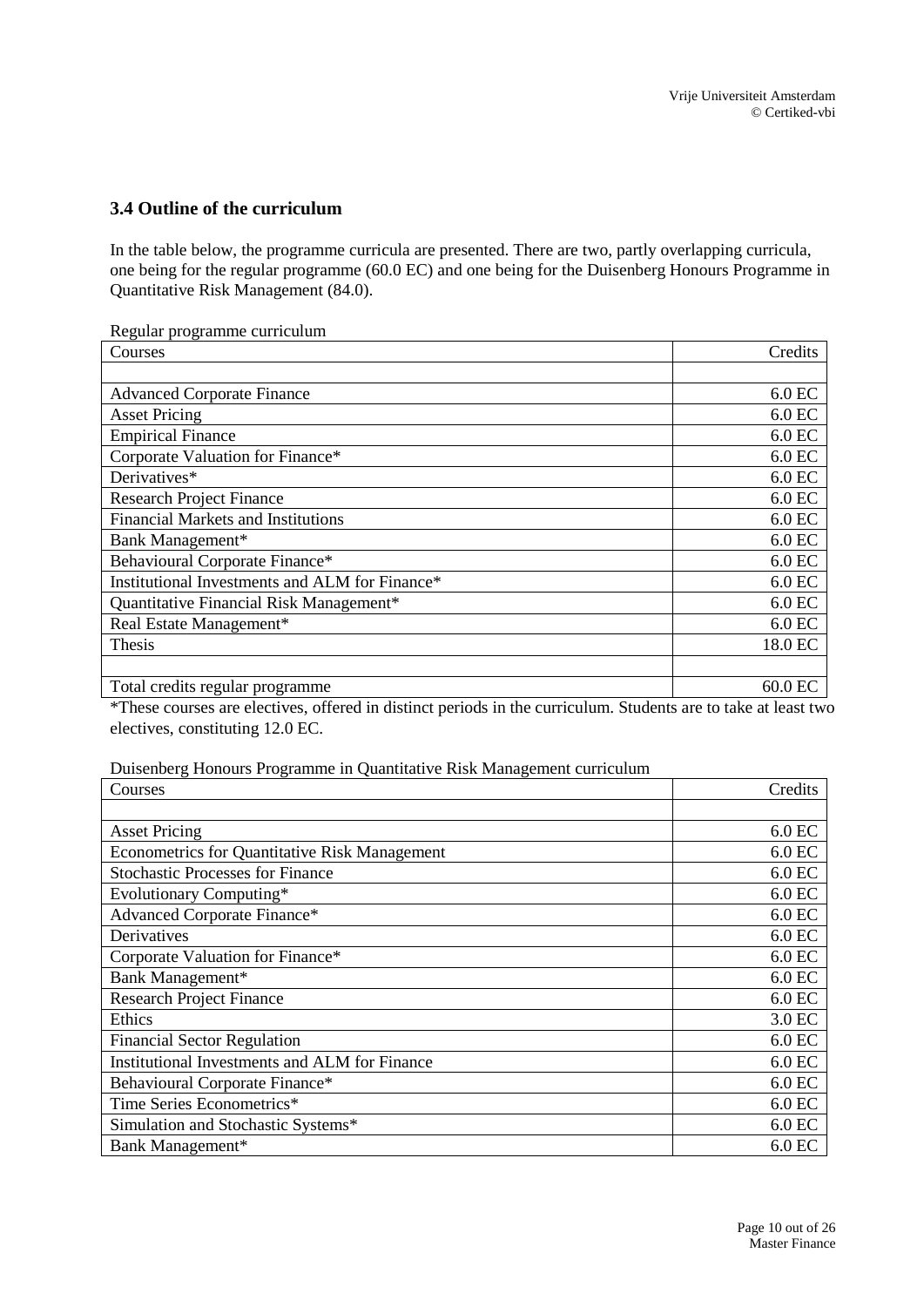| <b>Quantitative Financial Risk Management</b> | $6.0$ EC |
|-----------------------------------------------|----------|
| Data Mining Techniques*                       | 6.0 EC   |
| Real Estate Management*                       | 6.0 EC   |
| Thesis                                        | 21.0 EC  |
|                                               |          |
| Total credits                                 | 84.0 EC  |
|                                               |          |

\*These courses are electives, offered in distinct periods in the curriculum. Students are to take at least three electives, constituting 18.0 EC.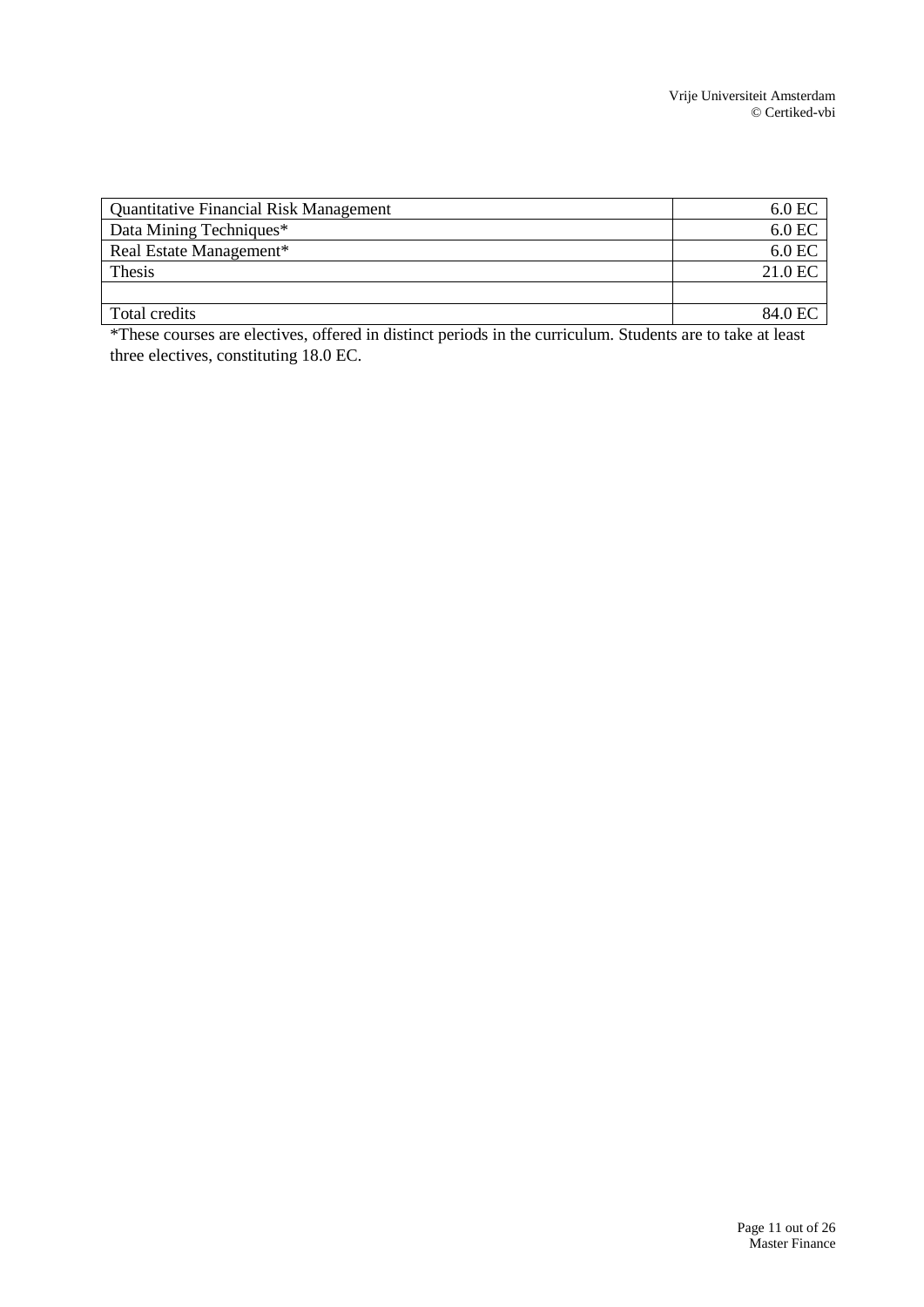# <span id="page-11-0"></span>**4. Overview of assessments**

| Standard                                  | Assessment   |
|-------------------------------------------|--------------|
| Standard 1. Intended learning outcomes    | Satisfactory |
| Standard 2: Teaching-learning environment | Good         |
| Standard 3: Assessment                    | Satisfactory |
| Standard 4: Achieved learning outcomes    | Satisfactory |
| Programme                                 | Satisfactory |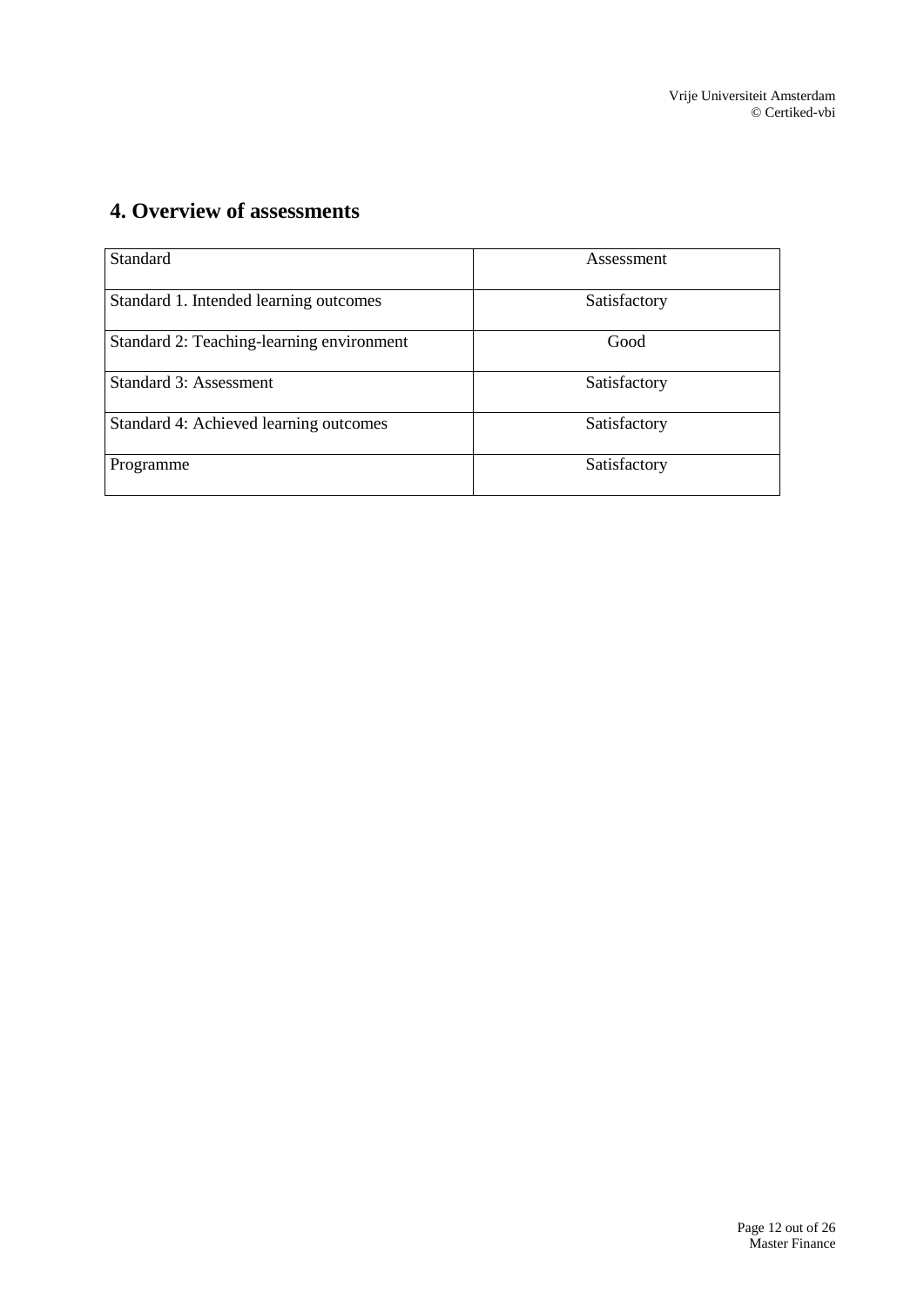## <span id="page-12-0"></span>**5. Findings, considerations and assessments per standard**

## <span id="page-12-1"></span>**5.1 Standard 1: Intended learning outcomes**

*The intended learning outcomes of the programme have been concretised with regard to contents, level and orientation; they meet international requirements.*

### *Findings*

As the Dean of the Faculty of Economics and Business Administration explained to the panel, the main objectives of the Faculty are not only to train students to become experts in their field, but also to educate students to handle subjects and problems in a responsible way. So, students are not only trained contentwise but also with respect to their attitudes. These objectives are condensed in the values expressed in the Vrije Universiteit's mission statement, namely responsibility, openness and personal engagement. These values have been translated into the main objectives of the programme, which are to train the students as academics, professionals and citizens.

In preparation of this external assessment, the Faculty of Economics and Business Administration of Vrije Universiteit in collaboration with the management of the economics programmes of Erasmus University Rotterdam and Wageningen University updated the domain-specific reference framework for economics. The current reference framework is an update on a number of non-essential points of the 2009 edition, which was approved by the Deans of all Economics Faculties in the Netherlands. The major change has been the removal of sections referring to business administration.

The objectives of the programme are to give students a solid core background in finance, covering the field of finance and financial decision-making in a broad sense and, at the same time, to enable students to specialise in one of the subdomains of finance and to select the career path of their preference. The programme intends to train students in international finance, not being limited to the institutional features of one country. The programme rests on three pillars. Firstly, students are introduced to academic knowledge and research in finance. Secondly, they are educated in applying these academic concepts and notions to address and solve problems in the professional practice. Thirdly, they are trained in academic and professionals skills to be able to implement ideas and solutions.

Programme management drafted the programme's intended learning outcomes. These intended learning outcomes specify students to have disciplinary knowledge, analytical skills, research skills and quantitative analysis knowledge and skills. In addition, they are to acquire the professional skills to work independently, to be aware of societal contexts and their own responsibilities and to critical reflect on their own and on other's ideas and results. The disciplinary knowledge students are to acquire spans the finance subdomains of corporate finance, investments and asset pricing and institutional finance.

The intended learning outcomes apply to the regular programme (60 EC) as well as to the Duisenberg Honours Programme in Quantitative Risk Management (84 EC). This last programme is the quantitative, extended track of this programme, having been transferred from the former Duisenberg School of Finance to the Faculty of Economics and Business Administration of Vrije Universiteit Amsterdam.

Programme management drafted a table, to show the correspondence of the intended learning outcomes of the programme to the Dublin-descriptors for master programmes. From this table may be deduced the programme intended learning outcomes match these Dublin-descriptors.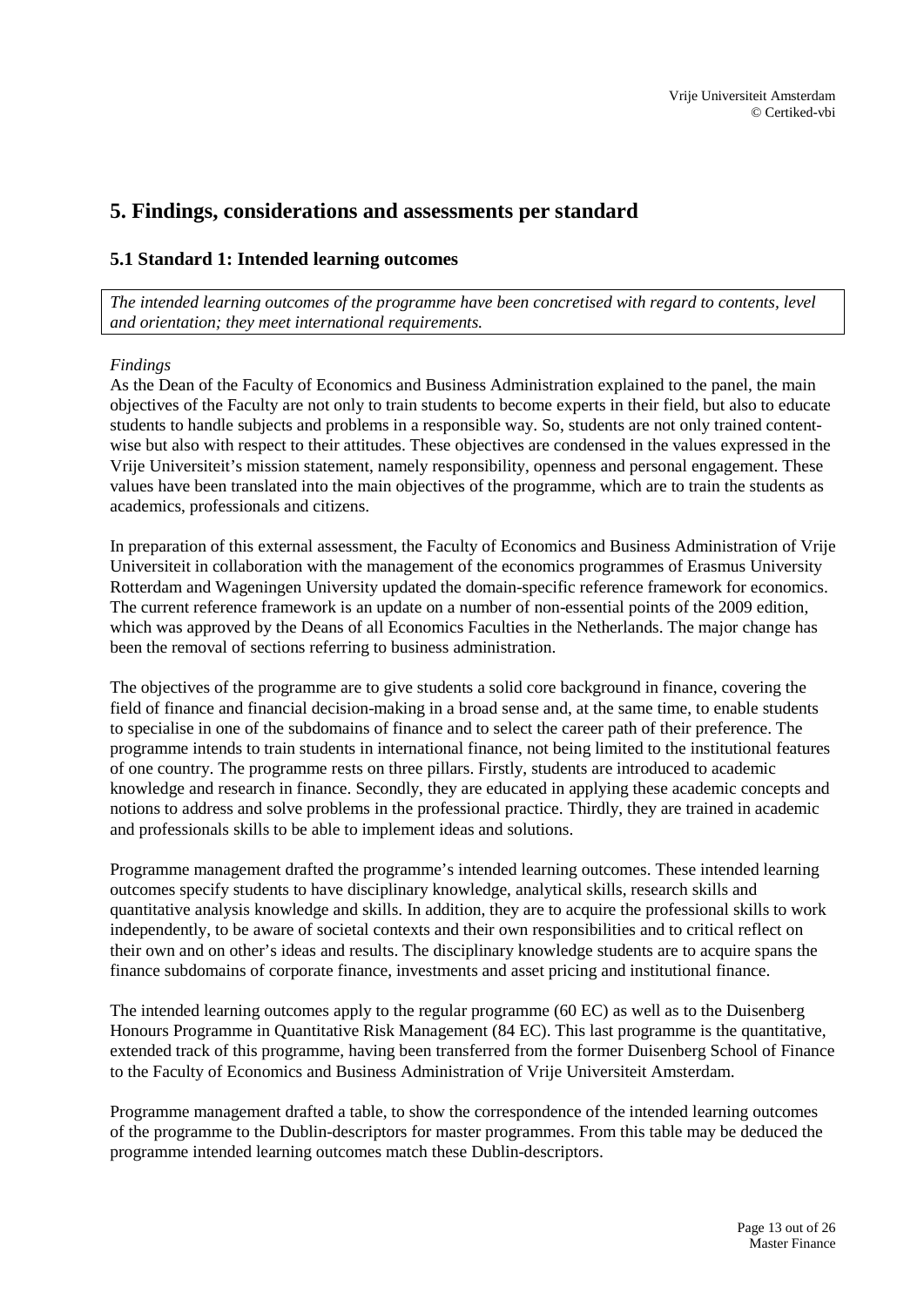The programme learning outcomes have been compared to master finance programmes in the Netherlands and abroad. Programmes, which have been considered, are programmes of Rotterdam School of Management (Erasmus University Rotterdam), London School of Economics and London Business School. These programmes can be considered to be quite similar in contents and level to this programme.

Programme management maintains relations with the professional field, in order to align the programme with professional field trends. An Advisory Board with representatives of the professional field has been installed and meets with programme management annually. All the part-time lecturers in the programme have their main occupation in the professional field. Guest lecturers from the industry give classes.

### *Considerations*

The panel is positive about the Faculty of Economics and Business Administration objectives to train the students not only in terms of academic and professional knowledge and skills but to train them equally to become responsibly thinking and acting professionals or academics in the economics field. The panel holds the opinion the latter to be a distinct and valuable characteristic of the Vrije Universiteit economics programmes.

The panel welcomes the efforts of this Faculty and of the economics programmes of Erasmus University Rotterdam and of Wageningen University to update the 2009 domain-specific reference framework.

The panel is positive about the broadness and the depth of the programme objectives, allowing students at the one hand to gain finance knowledge and in a broad sense and at the other hand to specialise in one of the subdomains of finance. Students are introduced to academic knowledge and research in this field, are educated to address problems in the professional practice, applying academic concepts and are trained in academic and professionals skills to be able to implement ideas and solutions.

The panel studied the programme's intended learning outcomes and observed these to meet the programme objectives, exhibiting, among others, disciplinary knowledge of finance, including the subdomains of corporate finance, investments and asset pricing and institutional finance, analytical skills, research skills, quantitative knowledge and skills and professional skills, including societal awareness and an attitude of responsibility.

The panel ascertained the intended learning outcomes of the programme to match the Dublin-descriptors for master programmes and, therefore, to meet the requirements of a master level programme.

Programme management conducted a sound comparison to other master in finance programmes in the Netherlands and abroad. From this comparison, the similarities between programmes in the Netherlands and the United Kingdom and this programme are evident.

The panel supports the policies of programme management to align the programme with trends in the professional field.

#### *Assessment of this standard*

These considerations have led the assessment panel to assess standard 1, *Intended learning outcomes* to be satisfactory.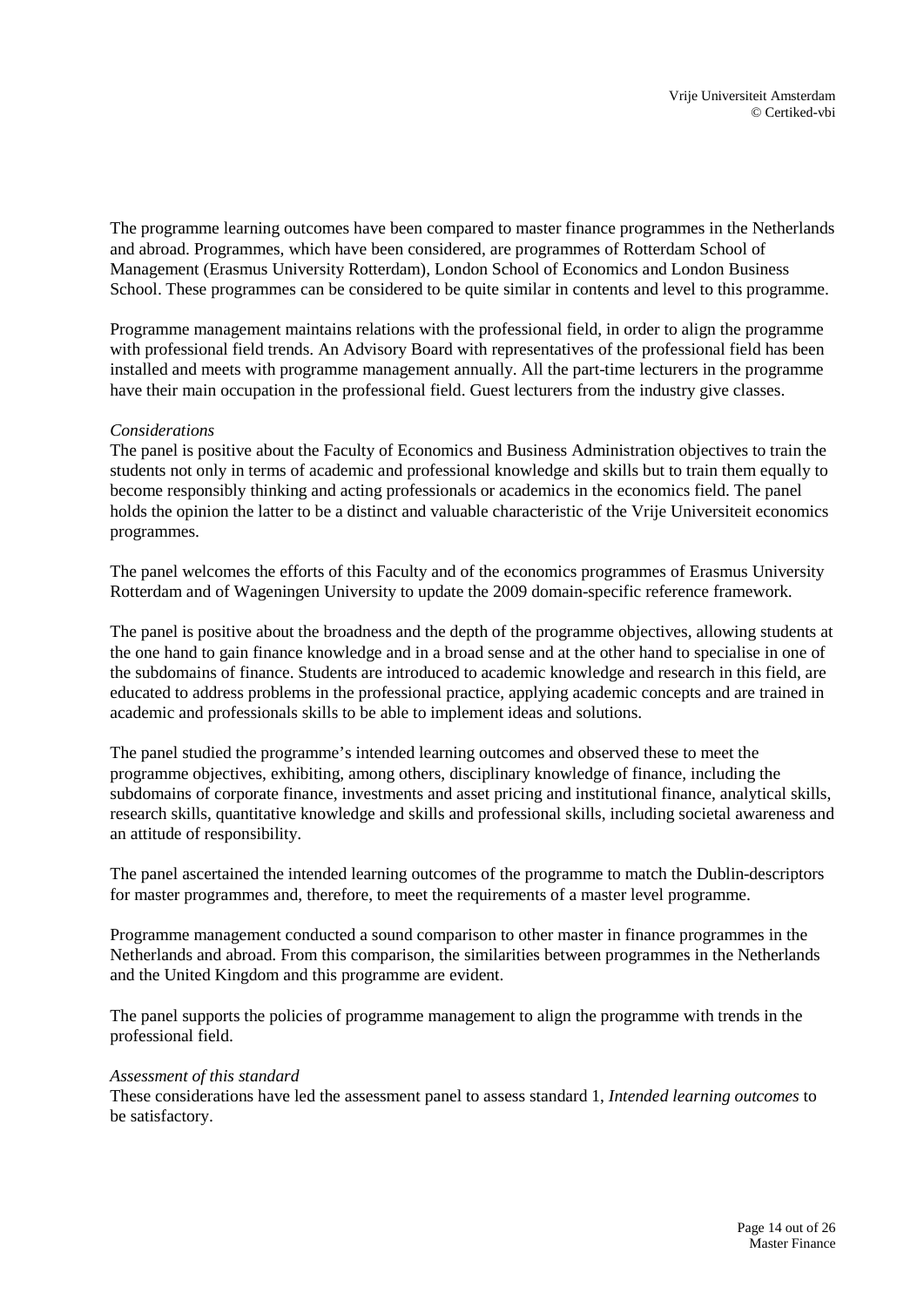## <span id="page-14-0"></span>**5.2 Standard 2: Teaching-learning environment**

*The curriculum, staff and programme-specific services and facilities enable the incoming students to achieve the intended learning outcomes.*

### *Findings*

The responsibility for the programmes of the Faculty of Economics and Business Administration rests with the Dean of the Faculty, and the Faculty Board. Programme management, being the programme director or, in the Faculty's larger programmes, the programme director assisted by the programme coordinator, is responsible for the organisation and the contents of the programme and for assuring and maintaining the quality thereof. Programme management is advised on the programme quality by the Programme Committee, composed of an equal number of lecturers and students. As will be elaborated under standard 3, an Examination Board has been put in place, monitoring the examinations and assessments of the programme.

The number of students enrolling in the programme fluctuated somewhat in the last six years, showing an influx of 49 students in 2010, 89 students in 2011, 110 students in 2012, 138 students in 2013, 79 students in 2014 and 119 students in 2015. About 60 % of the students are from the Vrije Universiteit bachelor programmes, 15 % to 20 % come from other Dutch universities and 20 % to 30 % of the students are from abroad. The number of students having a vocational bachelor degree (hbo) is limited. Every year, some students with this background enrol, after completing the pre-master programme. The proportion of students taking the Duisenberg Honours Programme in Quantitative Risk Management is about 20 %.

The admission procedures and admission requirements are subject to the Faculty-wide regulations for master programmes. Students with a bachelor degree from this Faculty may be admitted without condition, provided they have adequate knowledge about financial markets, corporate finance, quantitative methods and statistics. Other applicants, from Dutch universities as well as from foreign universities, have to meet specific prerequisites. They may need to remedy deficiencies and take courses to that effect. Students having a vocational bachelor degree (hbo) are to take a pre-master programme of 30.0 EC. Applicants are only admitted to the pre-master programme, if they can show a GMAT-score of at least 550. This is Faculty policy. To be admitted to the Duisenberg Honours Programme, students are to meet additional requirements, such as a solid background in mathematics, mathematical statistics and probability theory, investments and introductory econometrics. The Duisenberg Honours Programme typically is meant for more talented students.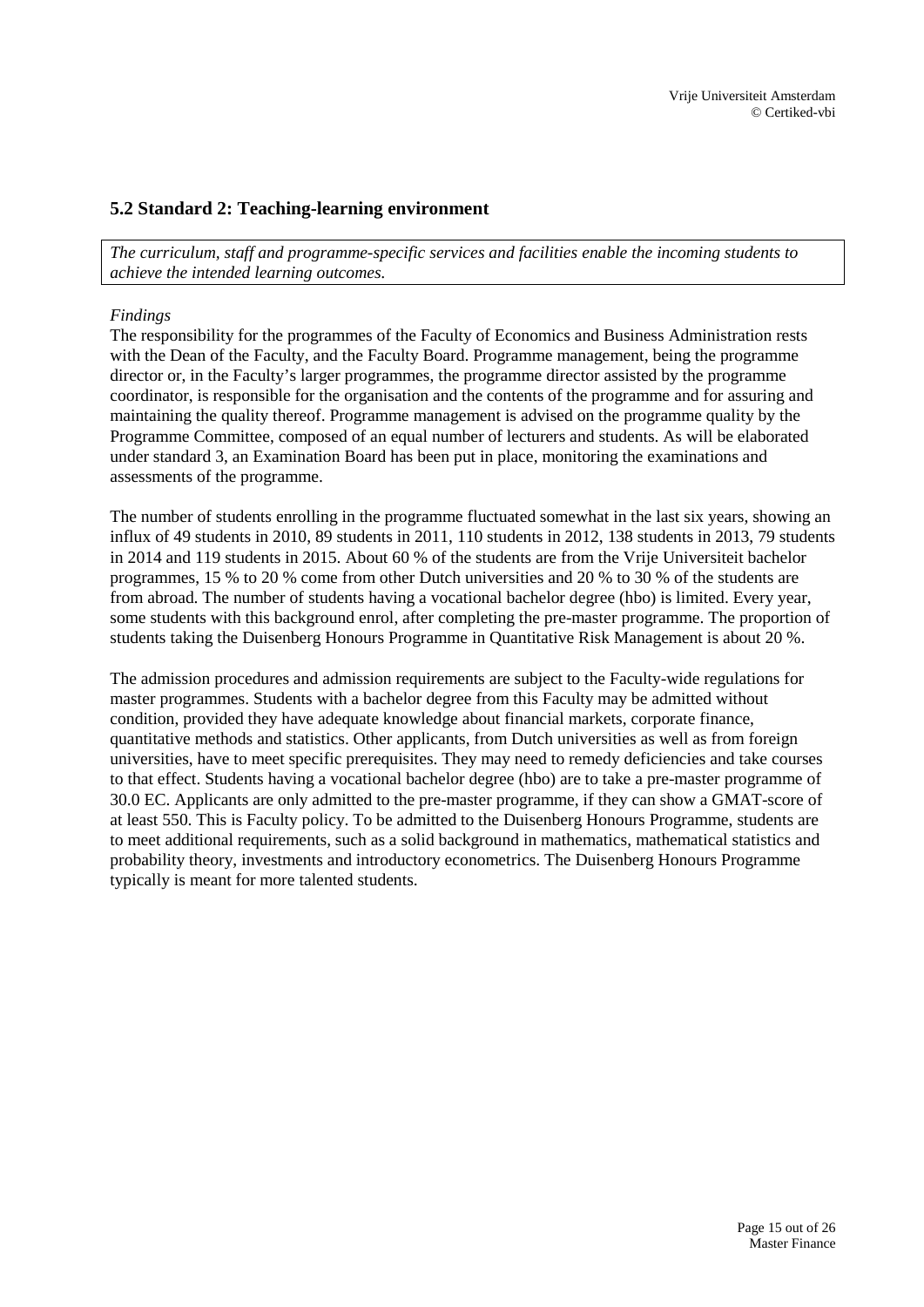The regular curriculum and the Duisenberg Honours Programme both take one year, although the latter has a study load of an extra 24.0 EC. Both curricula are composed of compulsory core courses, electives and the master thesis. Students in the curricula share a number of courses. Some courses are specifically meant for honours programme students. In the curriculum of the regular programme a number of teaching-learning lines may be detected. In the course *Empirical Finance*, students are taught statistical methods and in the *Research Project*, they conduct a group research project, both of which prepare them for the master thesis. In the courses *Asset Pricing*, *Derivatives*, *Institutional Investments and ALM for Finance*, *Real Estate Management* and *Quantitative Financial Risk Management*, students are introduced to the finance subdomain of investments and asset pricing. In the courses *Advanced Corporate Finance*, *Corporate Valuation*, *Behavioural Corporate Finance* and *Bank Management*, students are taught the corporate finance subdomain of finance. In the Duisenberg Honours Programme, the emphasis is more on financial markets and the accompanying quantitative techniques. This is demonstrated by the core courses in this programme, such as *Econometrics for Quantitative Risk Management*, *Stochastic Processes for Finance* and *Quantitative Financial Risk Management*.

The quality and coherence of the curriculum are discussed every year between programme management and the course coordinators. In addition, the programme director approves the course descriptions, which are proposed by the course coordinators.

Programme management presented a table in which the relations between the intended learning outcomes and the curriculum components have been specified. From this table, it may be deduced that all of the intended learning outcomes are addressed in one or more courses.

The educational principle of the programme is to educate students in academic knowledge and research, to be deduced, among others, from the advanced literature to be studied, to train them to develop research skills and academic skills, acquired in the cases which are part of nearly all of the courses and to acquaint them with the professional practice through lectures, offered by part-time and guest lecturers from the professional field. Study methods in the programme are lectures, tutorials and cases.

To foster the introduction of new, innovative study methods, the Faculty of Economics and Business Administration has set up the Innovation Center. Lecturers are encouraged to suggest new study methods and may be granted financial support by the Faculty to develop or test their method. All innovations will be presented in the Innovation Center, with the purpose of other lecturers being informed about these methods, seeing the benefits and adopting these in their own classes.

Programme management monitors the study progress of the individual students and of the cohorts. In the programme, lecturers supervise and assist students. The students with whom the panel met, expressed being very satisfied about their lecturers in this respect. The proportion of students completing the programme within one year was for the last five cohorts on average 52 %, whereas the figure for completion within two years was an average of 87 %, based on figures for the last four cohorts.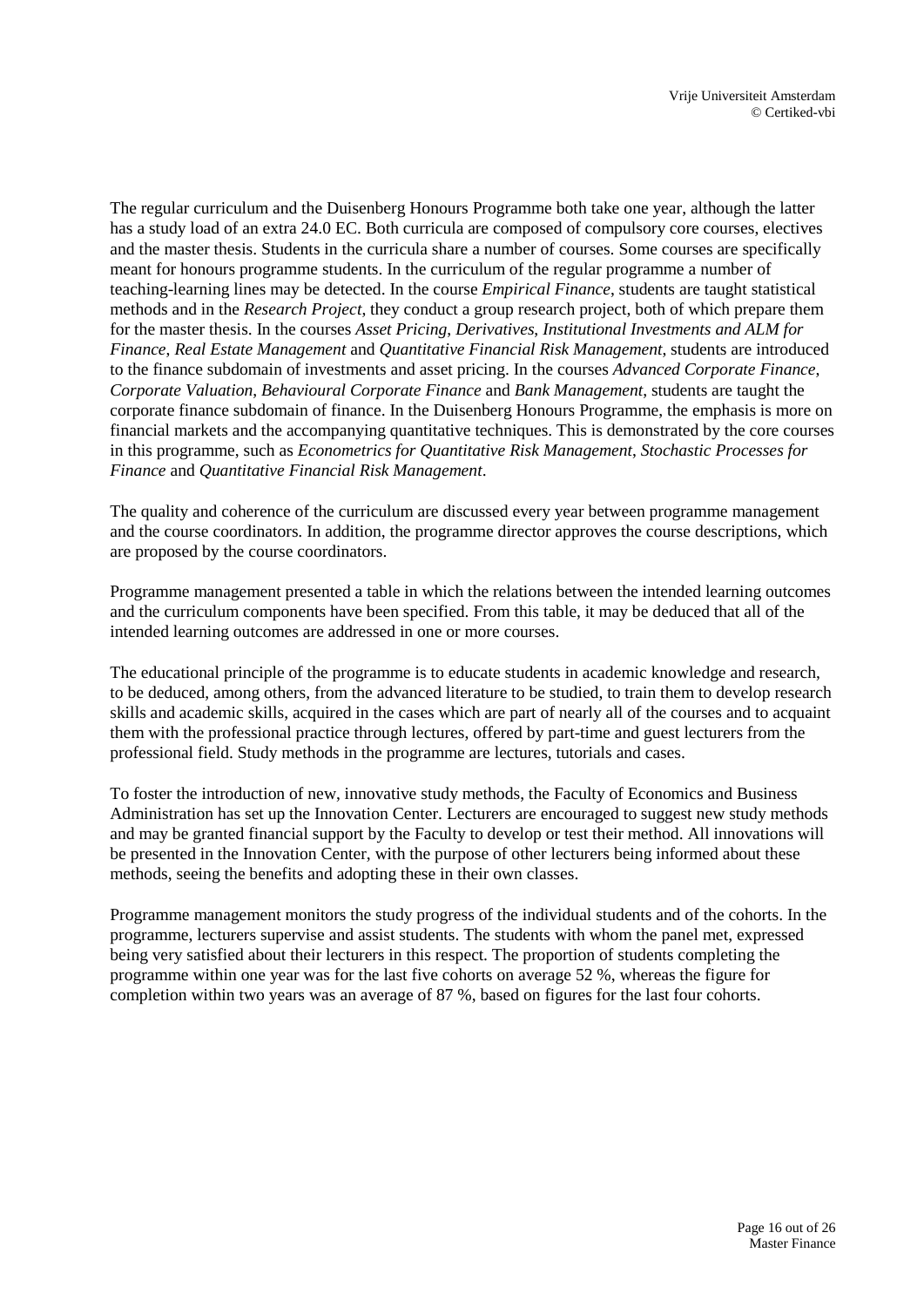Lecturers are employed as researchers in one of the departments of the Faculty. The programme director is responsible for the deployment of the lecturers, discussing this with the department head. In the deployment process, the research and/or the professional track records of the lecturers are being taken into account. Underperformance by lecturers will be signalled by the programme director and the Programme Committee. Unfavourable scores in students evaluations may adversely affect tenure track prospects. There are 20 lecturers in the programme, 15 being full-time employed and 5 being part-time employed. All of these lecturers have obtained a PhD and 9 of them (45 %) are in possession of the BKOcertificate, testifying to their capabilities in education. The percentage BKO-certified lecturers among full-time staff is 60 %. The students with whom the panel met, described the lecturers as being good and stimulating teachers and being approachable and helpful.

### *Considerations*

The admission requirements and processes are adequate. The requirements for the regular programme, being knowledge about financial markets, corporate finance, quantitative methods and statistics, are valid. The requirements for the Duisenberg Honours Programme, being a solid background in quantitative methods, are equally sound and take the challenging nature of this programme into account. The panel approves of the pre-master programme, which has been put in place for students with deficiencies.

The curriculum reflects all of the intended learning outcomes of the programme adequately and evenly. The panel regards the curriculum to be very well designed, being a very appropriate mix of core courses and elective courses. The panel is especially positive about the academic level of the programme, as exemplified, among others, by the articles from high-ranking journals to be studied. The panel approves of the academic and professional skills, which students acquire. The panel noted corresponding views on the principles governing the curriculum among the Faculty Board, programme management, lecturers and students and regards this to be effective for the quality of the programme.

The panel is satisfied about the educational principles and the study methods of the programme, as these are conducive to the students' learning processes. The number of contact hours is adequate. The policies regarding the introduction and deployment of new and innovative study methods are satisfactory.

Programme management monitors the study pace of the students appropriately. The study success rates of the programme are very good.

The panel approves of the lecturers deployment and evaluation procedures, as these procedures ensure qualified lecturers to teach in the programme. The panel regards the lecturers to be very good researchers, working in the forefront of their field of expertise. In addition, the panel is especially positive about the educational capabilities of the lecturers, and their interaction with the students, which may be regarded as intensive and effective.

### *Assessment of this standard*

These considerations have led the assessment panel to assess standard 2, *Teaching-learning environment* to be good.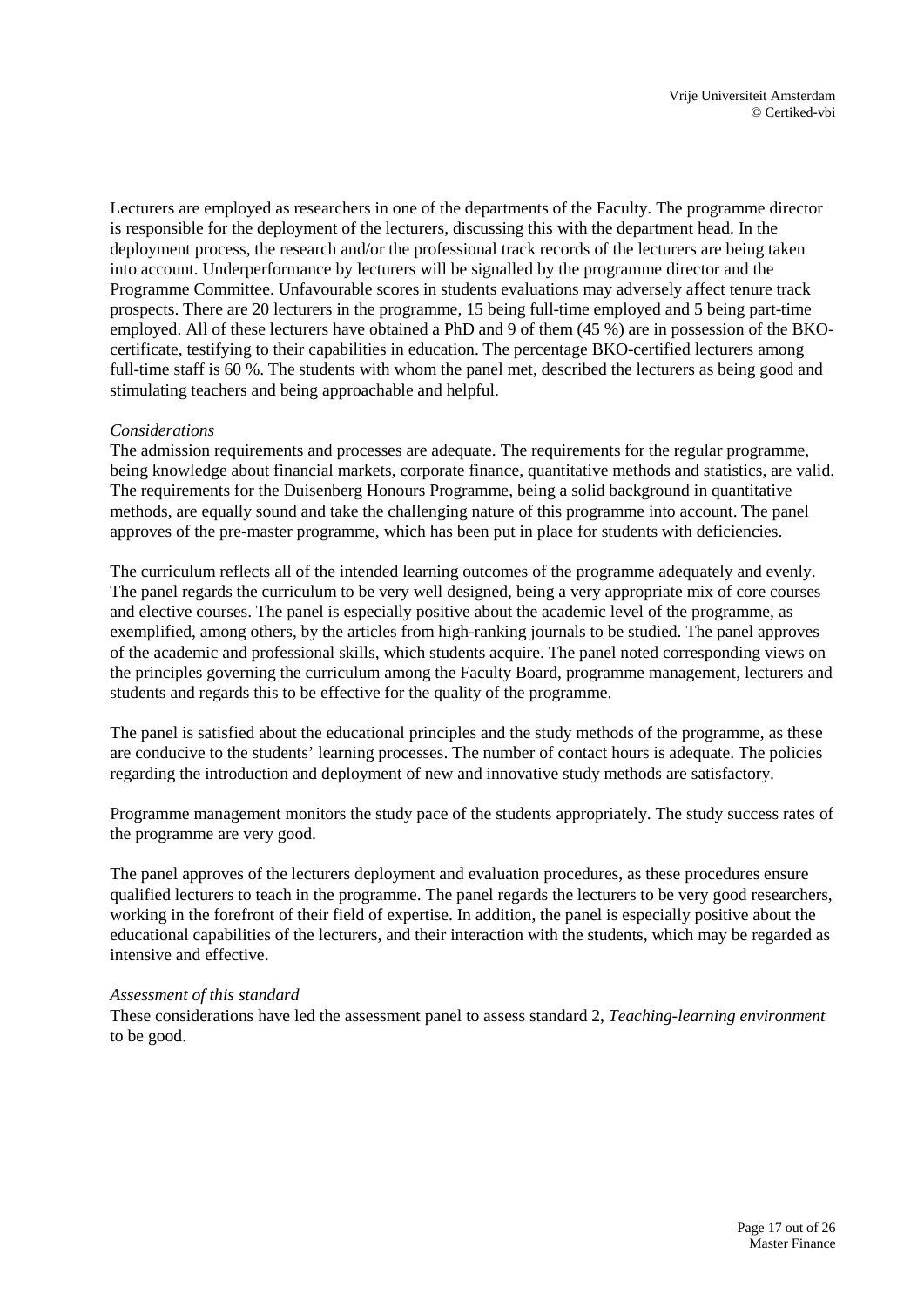## <span id="page-17-0"></span>**5.3 Standard 3: Assessment**

#### *The programme has an adequate assessment system in place.*

### *Findings*

The examinations and assessments of this programme, as of all the other programmes of the Faculty of Economics and Business Administration, are governed by the Vrije Universiteit Assessment Policy, this being part of the VU Quality Assurance Handbook, as well as by the Faculty Assessment Policy, which has been derived from this VU Assessment Policy. The examination and assessment rules and regulations of this and the other programmes of the Faculty are in line with these University and Faculty policy statements.

For this programme as well as for each of the other Faculty of Economics and Business Administration programmes, rules and regulations for the examinations and assessments have been specified and have been implemented. Firstly, programme management drafted an assessment plan, in which the courses' learning objectives are shown to cover the programme intended learning outcomes. This plan allows to verify whether the examinations of the courses comply with the intended learning outcomes of the programme. Secondly, programme management took a number of measures to promote the validity, reliability and transparency of examinations and assessments. To enhance the validity of the examinations, each of the examinations is prepared by one of the lecturers and is presented to another lecturer for review. The examiners ensure examinations to meet the course objectives and to conform to the intended learning outcomes of the programme. To foster the reliability of the assessments, answer models are being used by the examiners. This way, a degree of objectivity is introduced in the assessments. To promote the transparency of the examinations, students may inspect the grading of their work and examiners will explain the grading to students upon request. Thirdly, programme management ensures the examiners to have adequate expertise and competencies to fulfil their tasks. To this effect, examiners are formally appointed by the Examination Board, following the recommendation of the programme director. Fourthly, the examination methods or assessment types of the courses are to be consistent with the courses' learning objectives and study methods. In the assessment plan, these examination methods have been listed.

Examination methods include multiple-choice examinations, written examinations with open questions, group cases/papers, individual cases/papers, computer assignments and presentations. In the courses, multiple examinations are to be taken by the students. The final grade of the courses is a composite grade, being the weighed outcome of the grades of the separate examinations.

At the end of the programme, students are required to complete their master thesis. In the thesis manual, the procedures and the timeline for the thesis have been stipulated. Students receive guidance of the thesis writing process by a supervisor. Theses may be linked to an internship, for which, however, no credits are given. Theses are assessed by both the thesis supervisor and the second reader. These two examiners assess and grade the thesis independently and meet to arrive at the final grade. In case they cannot agree, a third examiner will be asked to grade the thesis. For the thesis assessment, the examiners use assessment forms, showing the criteria to be assessed. The programmes of the Faculty are in the transition process from these forms to scoring models or rubrics, specifying the assessment criteria and statements per criterion to support the grading. Theses are checked for plagiarism and plagiarism scores are mentioned on the assessment forms or scoring models.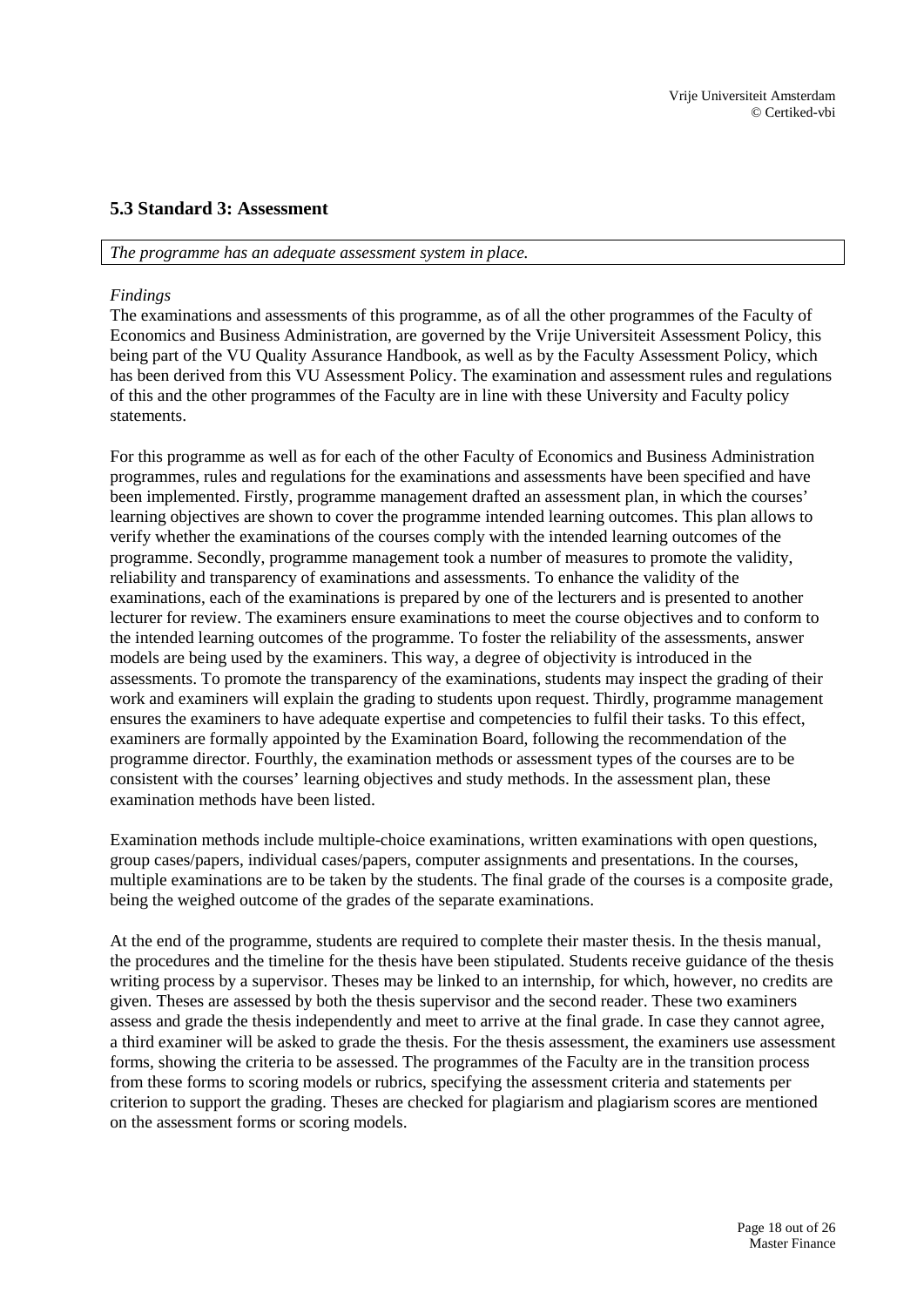For the programmes of the Faculty of Economics and Business Administration, two Examination Boards have been installed, one for all of the regular bachelor and master programmes of the Faculty and one for all of the accredited postgraduate programmes. As this programme is one of the regular bachelor and master programmes of the Faculty, the first mentioned Examination Board has the authority. The Examination Board consists of a number of members of the Faculty as well as an external expert on examinations and assessments. The Board monitors examinations and assessments processes, in accordance with the Faculty Regulations and Guidelines regarding Examinations. In addition, the Examination Board ensures examinations, including final examinations, to conform to quality standards. In recent years, the Board scheduled training sessions for examiners and analysed multiple-choice examinations. The Examination Board studies assessment plans to verify the contents thereof. In 2016 – 2017, written examinations with open questions are analysed as well. The Board inspects examinations on an at random basis and has the intention to inspect examinations and theses more systematically in the coming years.

### *Considerations*

The panel is positive about the examination and assessment rules and regulations of the programme. They not only conform to the Vrije Universiteit and Faculty of Economics and Business Administration policy statements but also address subjects which are relevant for assuring the examinations and assessments quality. These rules and regulations include, among others, measures to assure the examinations' validity, the reliability of assessments and the competencies and expertise of examiners.

The panel approves of the examination methods, that programme management has selected. They are in line with the course contents to be assessed. The diversity of examination methods in courses and across courses allows for the assessment of both knowledge and skills, relevant to the programme.

Programme management drafted a comprehensive thesis manual, in which the organisation and the timeline of the thesis writing process are explained clearly. The supervision and assessment of the thesis are well organised. The assessment of the theses is a reliable process, as at least two examiners are involved and sound assessment forms are used. The panel welcomes the transition process from assessment forms to scoring models or rubrics, as these may raise the quality of the assessments further.

The panel ascertained the Examination Board to have the responsibilities and to work along the lines, as intended by Dutch applicable law. The Board monitors the examination and assessment processes and inspects examinations. The panel recommends to step up these inspections and to include theses in the quality assurance checks, as is intended by the Examination Board.

### *Assessment of this standard*

The considerations have led the assessment panel to assess standard 3, *Assessment* to be satisfactory.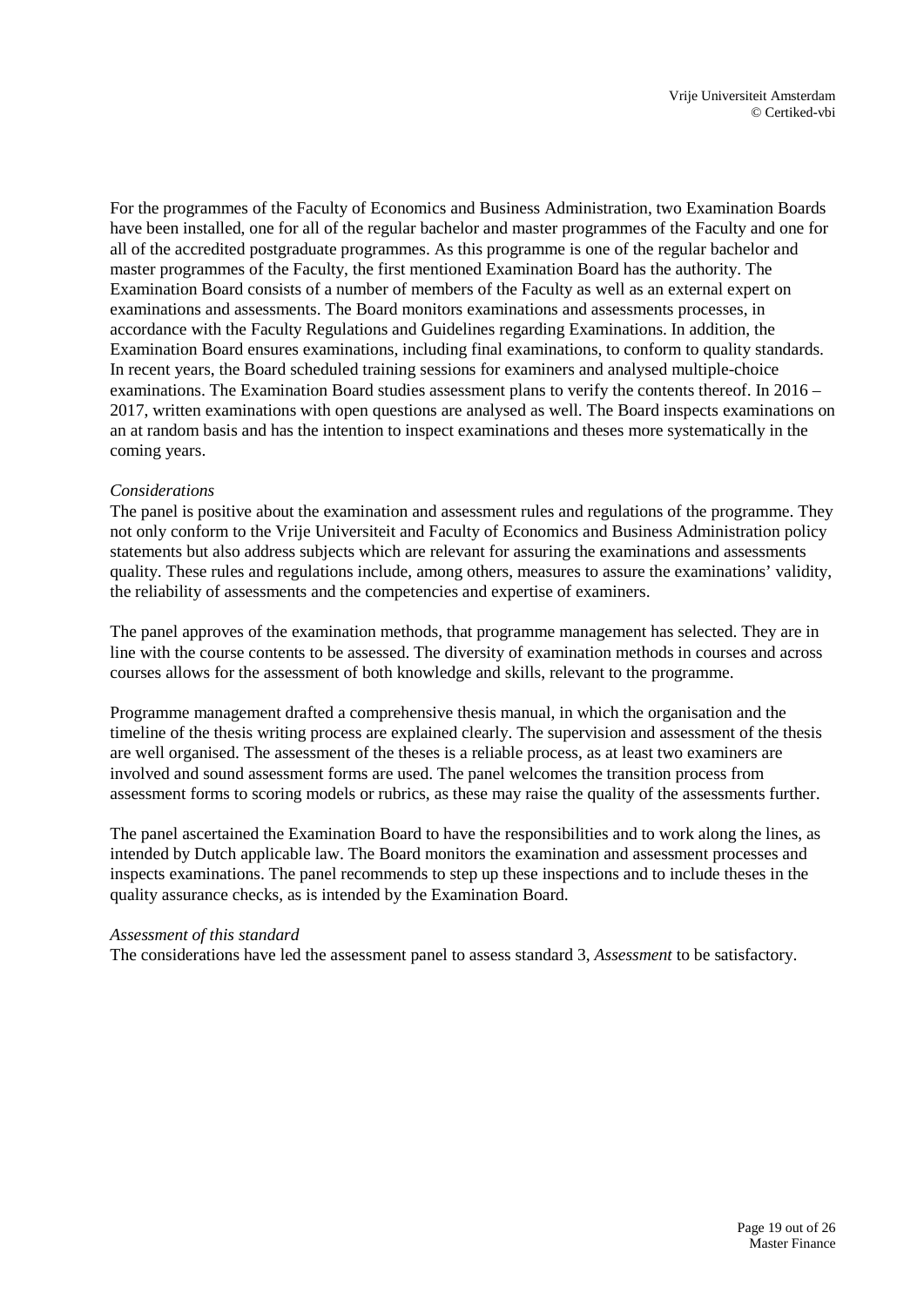## <span id="page-19-0"></span>**5.4 Standard 4: Achieved learning outcomes**

*The programme demonstrates that the intended learning outcomes are achieved.*

### *Findings*

In the two most recent years,  $2014 - 2015$  and  $2015 - 2016$ , the average grades for the master theses as estimations for the learning outcomes achieved by the graduates, were 7.5 and 7.7.

Programme management offers career workshops to inform students about labour market perspectives. The graduates of the programme are trained to enter the labour market. According to the results of the alumni survey, no less than 84 % of the graduates finds a position within six months after graduation. Most graduates find positions in the financial sector.

### *Considerations*

The panel studied examinations of a number of courses in the programme. The panel regards these examinations to be of adequate quality and of an appropriate level, meeting the courses' learning goals. The examinations are considered by the panel to be challenging and to address up-to-date subjects.

The panel studied four theses of students in the programme. These theses ranged from satisfactory to very good. Not one of the theses is considered by the panel to be unsatisfactory. The panel agrees with the grades of the theses, as given by the examiners. The panel recommends to give more attention in the theses to adequately reviewing the scientific literature, related to the topic.

The panel welcomes the initiatives by programme management to inform students about their career perspectives. The panel is positive about the positions the graduates obtained.

### *Assessment of this standard*

The considerations have led the assessment panel to assess standard 4, *Achieved learning outcomes* to be satisfactory.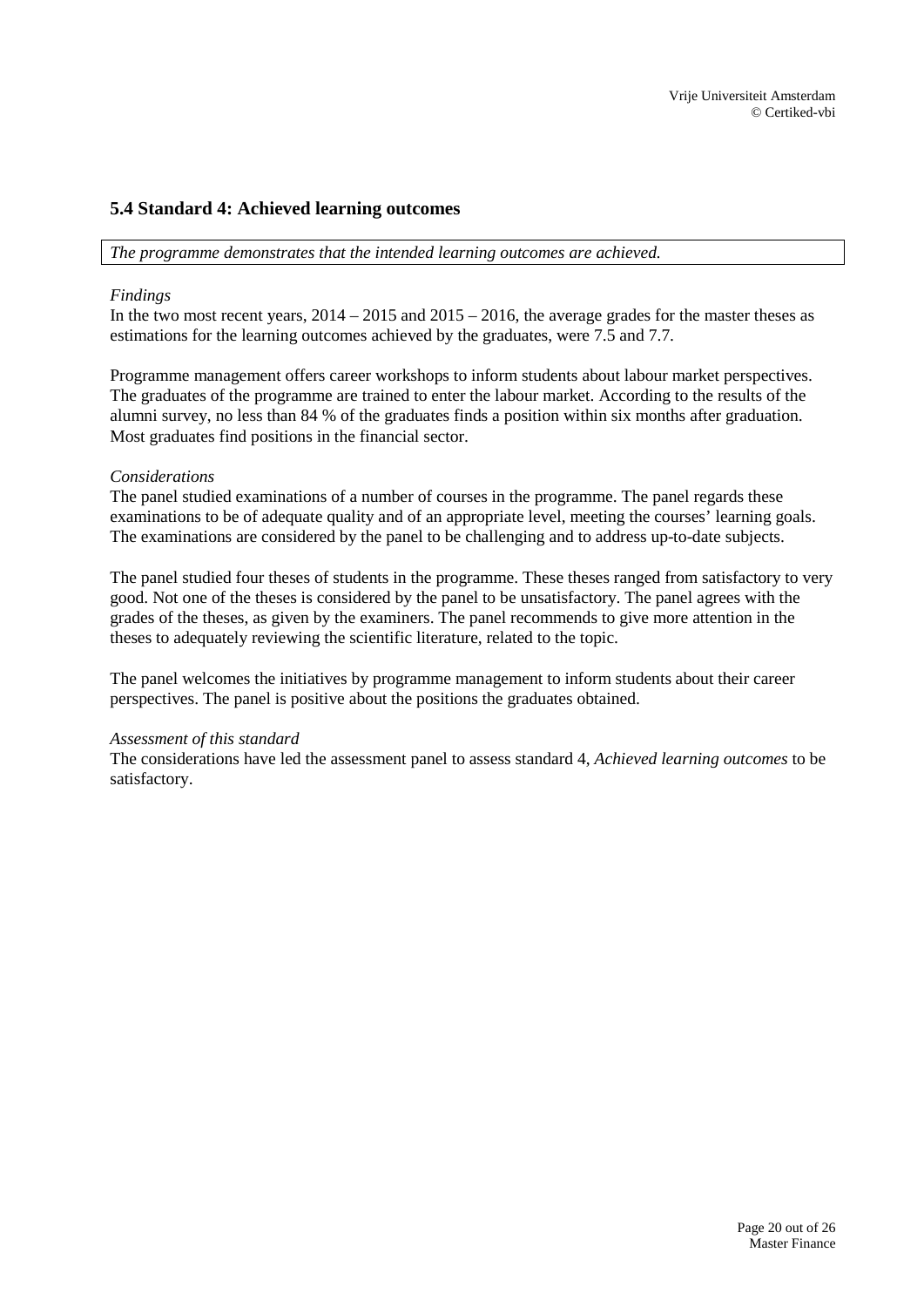## <span id="page-20-0"></span>**6. Recommendations**

In this report, recommendations have been listed. For the sake of clarity, these recommendations are reproduced here.

- To step up the inspections of examinations by the Examination Board and to include the theses in these quality assurance checks, as the Examination Board is already planning to do.
- To give more attention in the theses to adequately reviewing the scientific literature, related to the topic.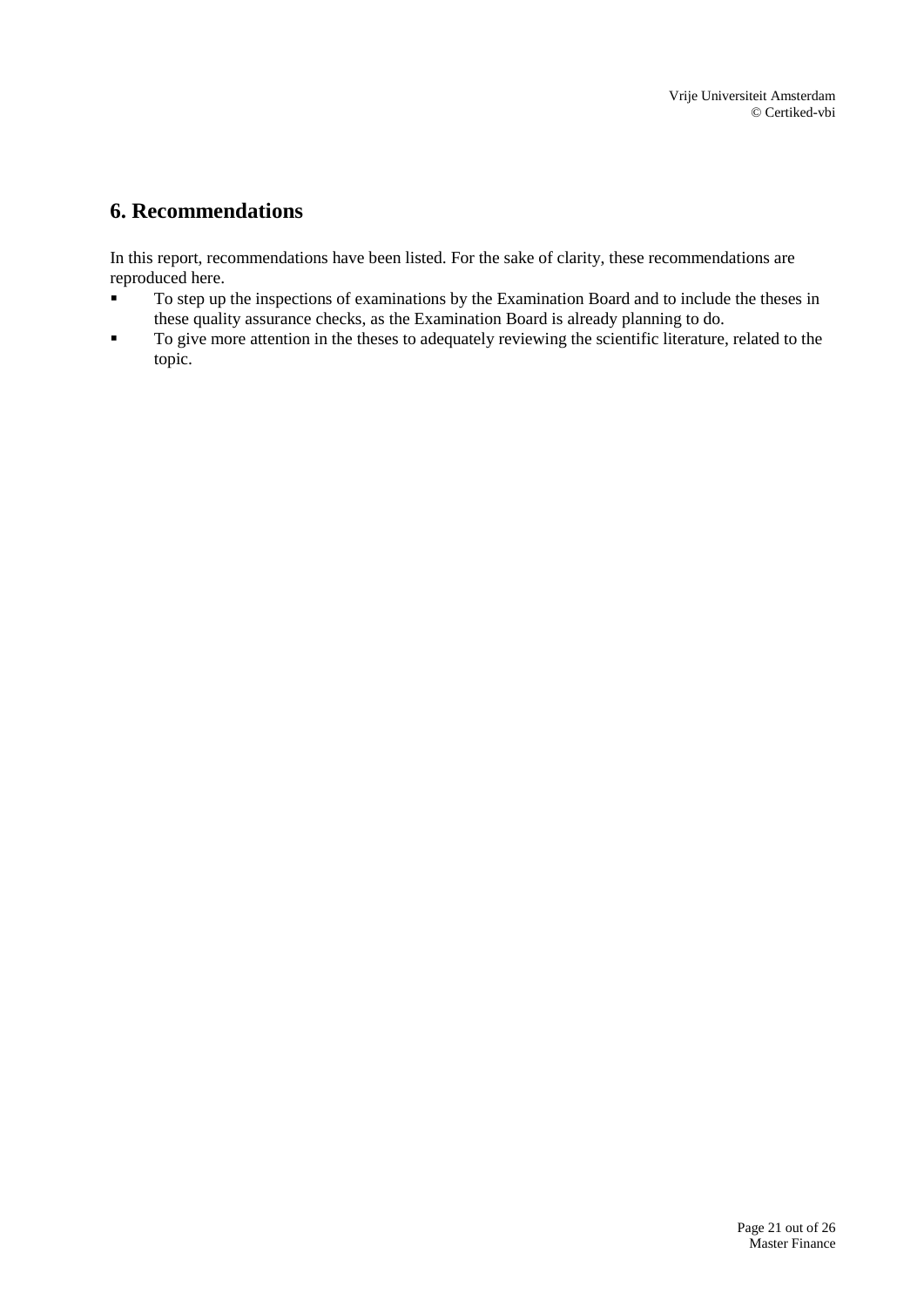## <span id="page-21-0"></span>**Annex 1: Site visit schedule**

The site visit was conducted in Amsterdam on 11 November 2016. On 10 November 2016, the panel met with the Faculty Board.

Site visit schedule for 10 November 2016.

09.00 h. – 09.45 h. Faculty Board Prof. dr. W. Verschoor (Dean of Faculty Economics and Business Administration), drs. R. de Crom (Faculty Director of Education), M. Eigenhuis (Student Assessor Faculty Board)

Site visit schedule for 11 November 2016.

| $08.30$ h. $-08.45$ h. | Arrival and deliberations panel (closed session)                                                                                                                                                                                                                                                                                                                                                                                                                                                                                                                                                                                               |
|------------------------|------------------------------------------------------------------------------------------------------------------------------------------------------------------------------------------------------------------------------------------------------------------------------------------------------------------------------------------------------------------------------------------------------------------------------------------------------------------------------------------------------------------------------------------------------------------------------------------------------------------------------------------------|
| $08.45 h. - 09.45 h.$  | Examination Board regular bachelor programmes and master programmes<br>Examination Board postgraduate programmes<br>Prof. dr. B. van den Hooff (chair Examination Board regular programmes), prof. dr. H.<br>van Herk (member Examination Board regular programmes), mr. drs. H. Welling<br>(secretary Examination Board regular programmes), L. Spoor RA (chair Examination<br>Board postgraduate programmes), prof. dr. F. Roozen (former chair Examination Board<br>postgraduate programmes), B. de Graaff MSc (secretary Examination Board postgraduate<br>programmes)                                                                     |
| $09.45 h. - 10.45 h.$  | Programme management Master Marketing (full-time as well as part-time programmes)<br>Prof. dr. J. Boter (programme director, Master Marketing, both programmes), dr. M.<br>Kleijnen (associate professor, Master Marketing, both programmes), drs. I. Leijen<br>(lecturer, Master Marketing, both programmes)                                                                                                                                                                                                                                                                                                                                  |
| $11.00 h. - 11.45 h.$  | Lecturers and examiners Master Marketing (full-time as well as part-time programmes)<br>Dr. A. van Lin (assistant professor, chair Programme Committee, Master Marketing, both<br>programmes) prof. dr. P. Verlegh (Professor of Marketing, head of Department<br>Marketing, Master Marketing, both programmes), prof. dr. H. van Herk (Professor of<br>Cross-Cultural Marketing Research, Master Marketing, both programmes)                                                                                                                                                                                                                  |
| $11.45 h. - 12.45 h.$  | Students and alumni Master Marketing (full-time as well as part-time programmes)<br>E. Funken BSc (student, member Programme Committee, Master Marketing, full-time<br>programme), M. Baskaric (student, Master Marketing, full-time programme), A. Fluitman<br>MSc (alumna, member Advisory Board, Master Marketing, full-time programme), A. de<br>Jong (second year student, Master Marketing, part-time programme), M. van Staalduinen<br>(second year student, Master Marketing, part-time programme), P. Kapteijn MSc<br>(alumnus, Master Marketing, part-time programme), J. Wiegman (alumna, Master<br>Marketing, part-time programme) |
| $12.15 h. - 13.45 h.$  | Lunch panel (closed session), open office hours 12.15 h. - 12.45 h.                                                                                                                                                                                                                                                                                                                                                                                                                                                                                                                                                                            |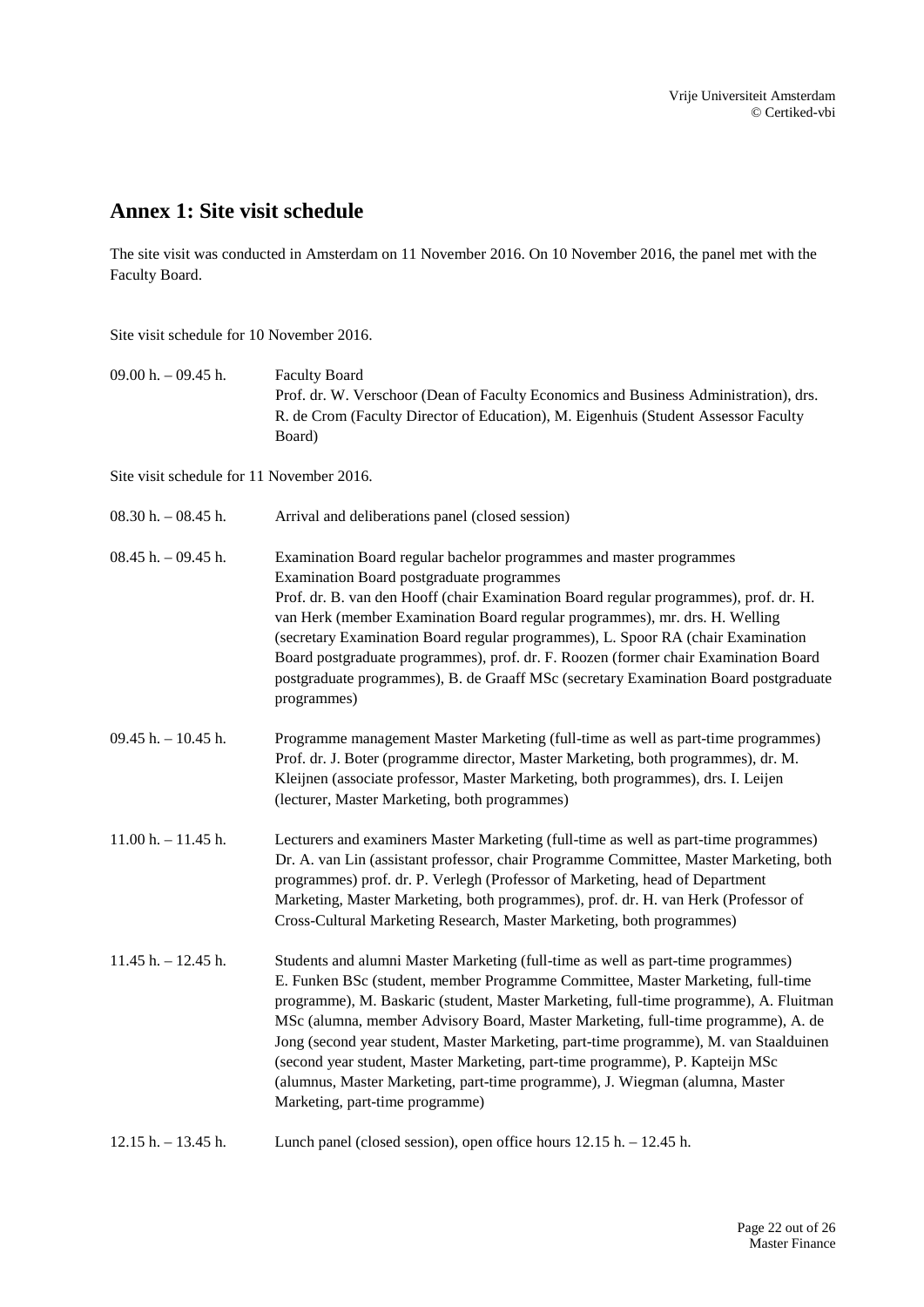| $13.45$ h. $- 14.30$ h. | Programme management Master Finance<br>Programme management Master Investment Management<br>Dr. R. Zwinkels (programme director, Master Finance), prof. dr. A. Lucas (Professor of<br>Finance, Master Finance), prof. dr. I. van Lelyveld (Professor of Banking and Financial<br>Markets, Master Finance), prof. dr. T. Steenkamp (programme director, Master<br>Investment Management), prof. dr. Ph. Stork (Professor of Finance, Master Investment<br>Management)                                                                                                                                                                                                                           |
|-------------------------|------------------------------------------------------------------------------------------------------------------------------------------------------------------------------------------------------------------------------------------------------------------------------------------------------------------------------------------------------------------------------------------------------------------------------------------------------------------------------------------------------------------------------------------------------------------------------------------------------------------------------------------------------------------------------------------------|
| $14.30 h. - 15.15 h.$   | Lecturers and examiners Master Finance<br>Lecturers and examiners Master Investment Management<br>Dr. A. Siegmann (associate professor, chair Programme Committee, Master Finance), dr.<br>N. Seeger (assistant professor, member Programme Committee, Master Finance), dr. M.J.<br>Boes (assistant professor, Master Finance), drs. H. de Ruiter (module coordinator, Master<br>Investment Management), drs. H. Veldman RA (module coordinator, Master Investment<br>Management), prof. dr. T. Loonen (module coordinator, Master Investment<br>Management), drs. P. Bronger RBA (module coordinator, Master Investment<br>Management)                                                        |
| $15.30 h. - 16.00 h.$   | <b>Students and alumni Master Finance</b><br>Students and alumni Master Investment Management<br>R. Nguyen BSc (student, member Programme Committee, Master Finance), Y. Hallers<br>BSc (student, Master Finance), X. Hut BSc (student, Master Finance), S. Verschuure BSc<br>(student, Master Finance), G. Czenk MSc (alumna, Master Finance), J. Boerendonk MSc<br>(alumna, Master Finance), drs. A. van Vuren MPhil (second year student, Master<br>Investment), drs. F. Vinke (second year student, Master Investment), R. Buijtendijk MSc<br>(second year student, Master Investment), W. Bouwman MSc RBA (alumnus, Master<br>Investment), T. Dolman MSc RBA (alumnus, Master Investment) |
| $16.00 h. - 17.15 h.$   | Deliberations panel (closed session)                                                                                                                                                                                                                                                                                                                                                                                                                                                                                                                                                                                                                                                           |
| $17.15 h. - 17.30 h.$   | Main findings presented by panel chair to the programme management                                                                                                                                                                                                                                                                                                                                                                                                                                                                                                                                                                                                                             |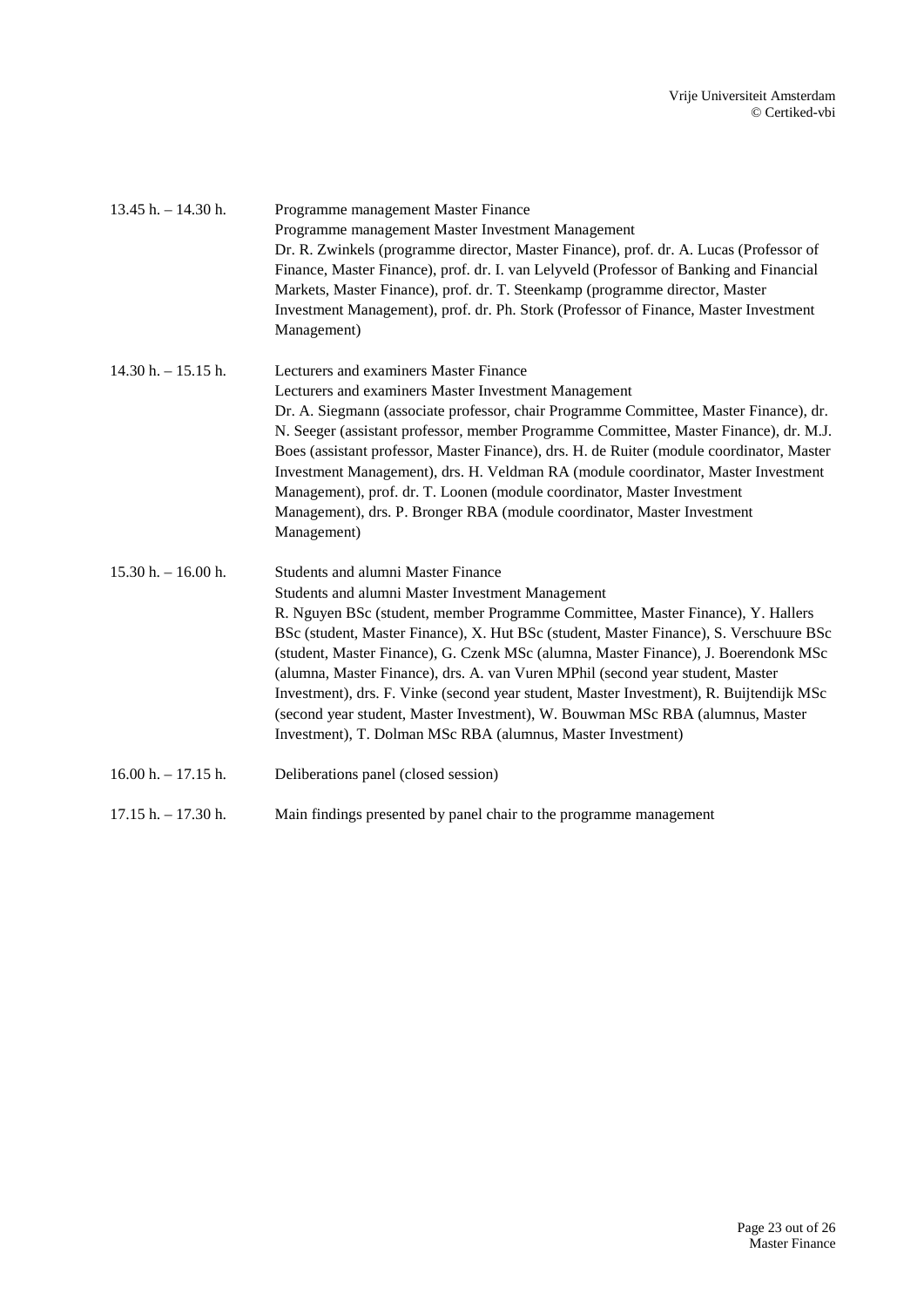# <span id="page-23-0"></span>**Annex 2: Documents reviewed**

The panel studied the following documents, presented prior to the site visit

- Critical Reflection Report Limited Programme Assessment Master Finance
- **Redesign Faculty of Economics and Business Administration programmes**
- **•** Domain-specific frame of reference
- **Intended learning outcomes**
- Programme overview  $2015 2016$
- Course descriptions 2015 2016
- Assessment plan  $2016 2017$
- **Thesis manual and assessment form**  $2015 2016$
- Academic and Examination Regulations  $2015 2016$
- Rules and Regulations regarding examinations  $2015 2016$
- **•** Overview of academic staff, including quality
- **List of graduates in academic years**  $2014 2015$  **and**  $2015 2016$
- Intake, drop out and success rates
- **Staff**/student ratio
- Average number of contact hours
- On the day of the site visit, programme management presented the following documents
- Applications and enrolments figures
- Course material of a number of selected courses of the programme
- Examinations of a number of selected courses of the programme
- **Programme management annual reports**
- Programme Committee annual reports
- **Examination Board annual reports**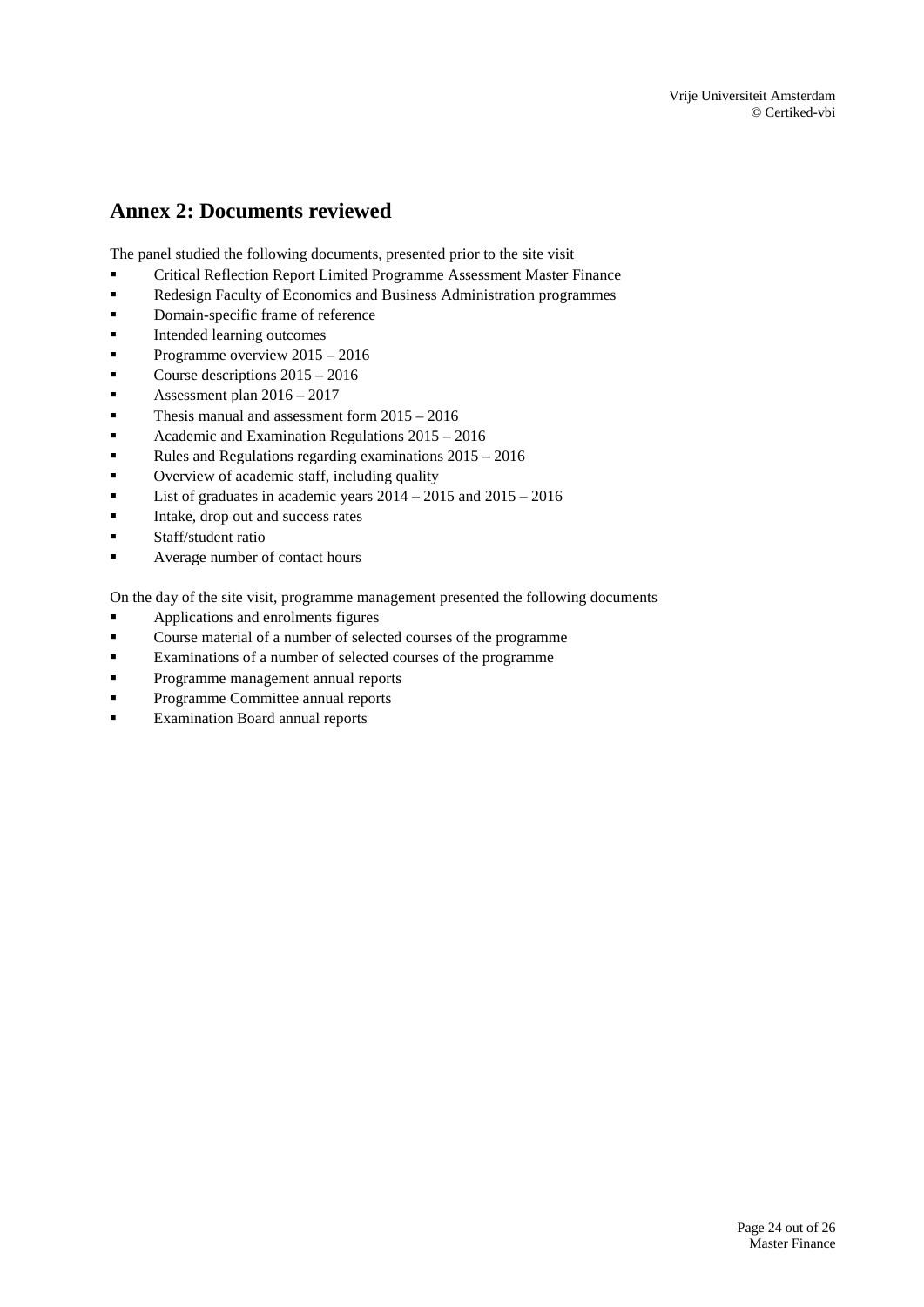Vrije Universiteit Amsterdam © Certiked-vbi

# <span id="page-24-0"></span>**Annex 3: Theses reviewed**

The theses of the following four students have been selected for review by the panel

- 2519125
- 2500634
- 2117134
- $-2544520$